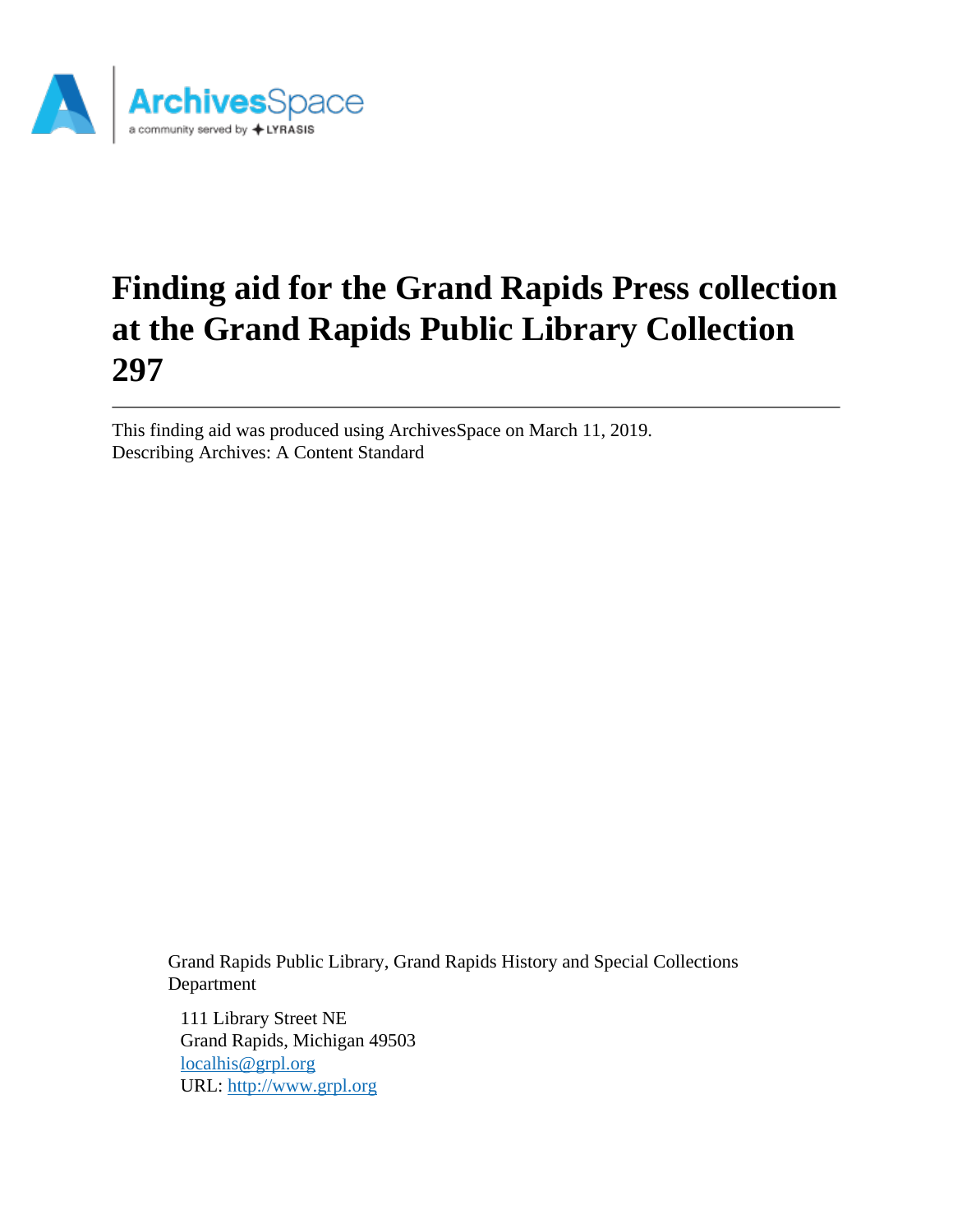## <span id="page-1-0"></span>**Table of Contents**

| Subseries A. GR Press Associated Photos | 10 |
|-----------------------------------------|----|
|                                         |    |
|                                         |    |
|                                         |    |
| F                                       |    |
| G                                       | 31 |
| S.                                      |    |
| P                                       |    |
|                                         | 33 |
|                                         |    |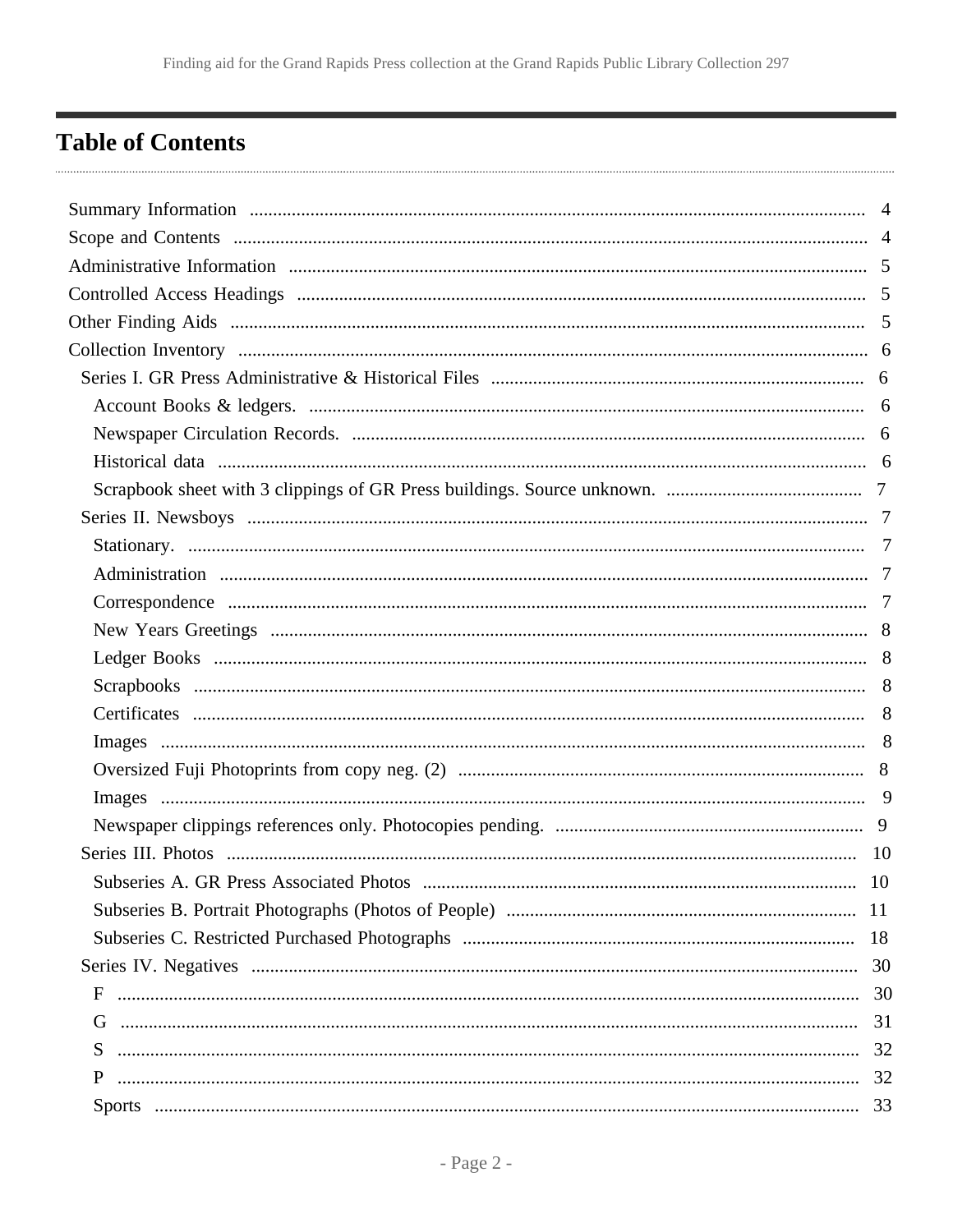| Grand Rapids Herald, Youth Talent Calendar, 1950 (2) Includes Recipeson reverse sides.  36 |  |
|--------------------------------------------------------------------------------------------|--|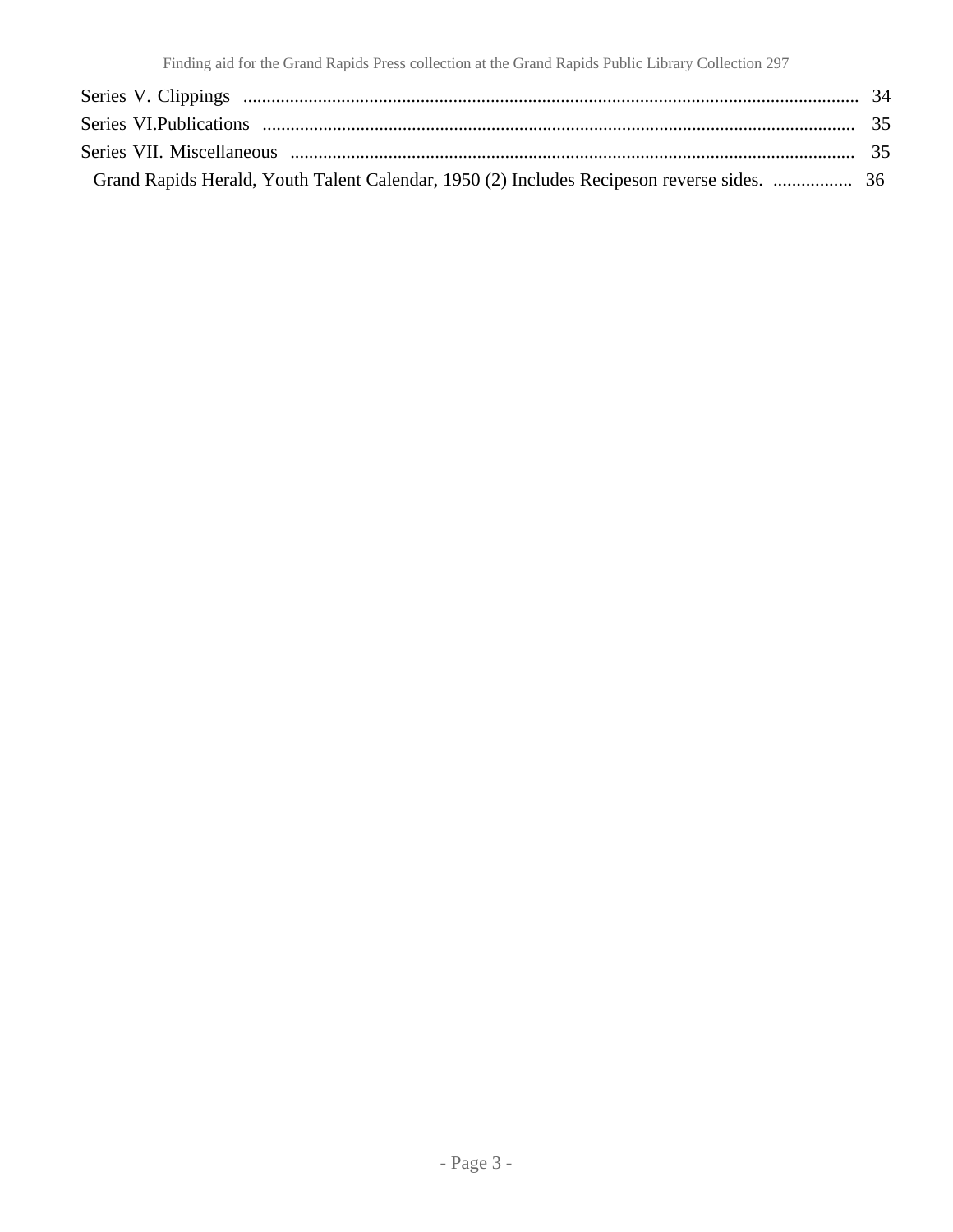## <span id="page-3-0"></span>**Summary Information**

| <b>Repository:</b>                  | Grand Rapids Public Library, Grand Rapids History and Special<br><b>Collections Department</b>                                                                                                                                                                                                                                                                                                                                                                                                                                                                                                                                                                                                                                                    |
|-------------------------------------|---------------------------------------------------------------------------------------------------------------------------------------------------------------------------------------------------------------------------------------------------------------------------------------------------------------------------------------------------------------------------------------------------------------------------------------------------------------------------------------------------------------------------------------------------------------------------------------------------------------------------------------------------------------------------------------------------------------------------------------------------|
| <b>Title:</b>                       | Grand Rapids Press collection at the Grand Rapids Public Library                                                                                                                                                                                                                                                                                                                                                                                                                                                                                                                                                                                                                                                                                  |
| ID:                                 | Collection 297                                                                                                                                                                                                                                                                                                                                                                                                                                                                                                                                                                                                                                                                                                                                    |
| Date [inclusive]:                   | 1892-2009                                                                                                                                                                                                                                                                                                                                                                                                                                                                                                                                                                                                                                                                                                                                         |
| <b>Physical Description:</b>        | 31.9 Linear Feet                                                                                                                                                                                                                                                                                                                                                                                                                                                                                                                                                                                                                                                                                                                                  |
| Language of the<br><b>Material:</b> | English                                                                                                                                                                                                                                                                                                                                                                                                                                                                                                                                                                                                                                                                                                                                           |
| Abstract:                           | The Grand Rapids Press is the longest running newspaper in Grand<br>Rapids, Michigan and is still actively published. This collection<br>contains newspaper clippings, images and documents about the Press<br>and by the Press, given to the Library from a variety of sources. The<br>collection is not comprehensive in its content, but offers a sampling of<br>the history of the newspaper. Early items relate to the Newsboys and<br>Newsboys Band. Also included are negatives for news stories from<br>the 1960s and 1970s. Images of notable people and events from the<br>late 1990s through 2000s are also included. Researchers wishing to<br>use images in this collection should contact the Grand Rapids Press for<br>permission. |

#### **^** [Return to Table of Contents](#page-1-0)

## <span id="page-3-1"></span>**Scope and Contents**

Materials included in this collection are those which were discarded by the Grand Rapids Press, and Press staff, during past years. In some cases, materials may have been removed from the trash by others, who found value in the content, and brought it to the Library.

**^** [Return to Table of Contents](#page-1-0)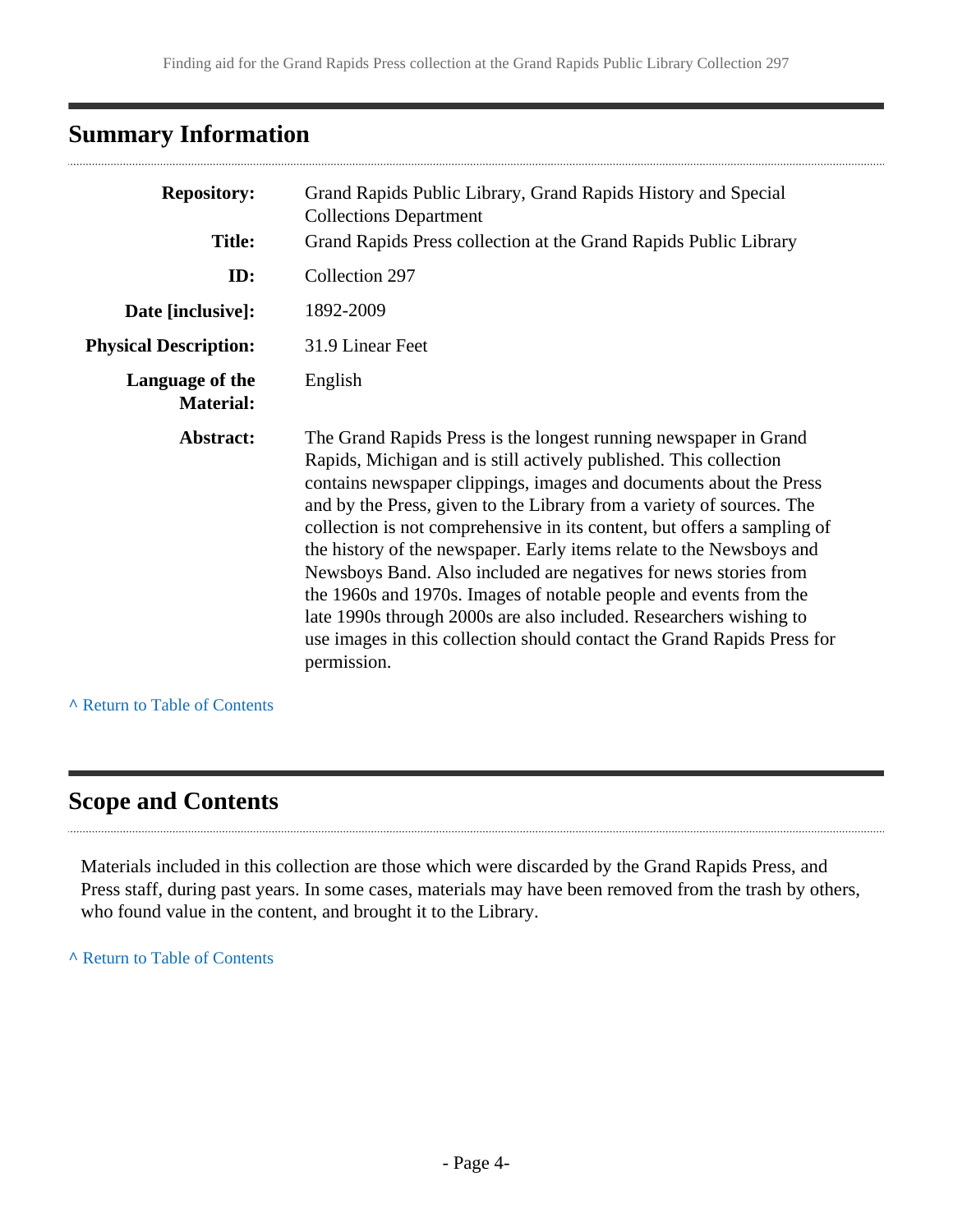## <span id="page-4-0"></span>**Administrative Information**

#### **Publication Statement**

Grand Rapids Public Library, Grand Rapids History and Special Collections Department

111 Library Street NE Grand Rapids, Michigan 49503 [localhis@grpl.org](mailto:localhis@grpl.org) URL:<http://www.grpl.org>

### **Immediate Source of Acquisition**

Grand Rapids Press, accession number 1990.027.

#### **^** [Return to Table of Contents](#page-1-0)

## <span id="page-4-1"></span>**Controlled Access Headings**

- Grand Rapids (Mich.) -- History
- newspapers
- business records
- Newspapers -- Michigan -- Grand Rapids
- Grand Rapids Press

## <span id="page-4-2"></span>**Other Finding Aids**

A simple index to the negatives, prepared by student interns, is in process for parts of the images in this collection. It uses the descriptive information originally accompanying the negative.

Some individual people with images in this collection are documented in the Department's Image Index. People Series.

**^** [Return to Table of Contents](#page-1-0)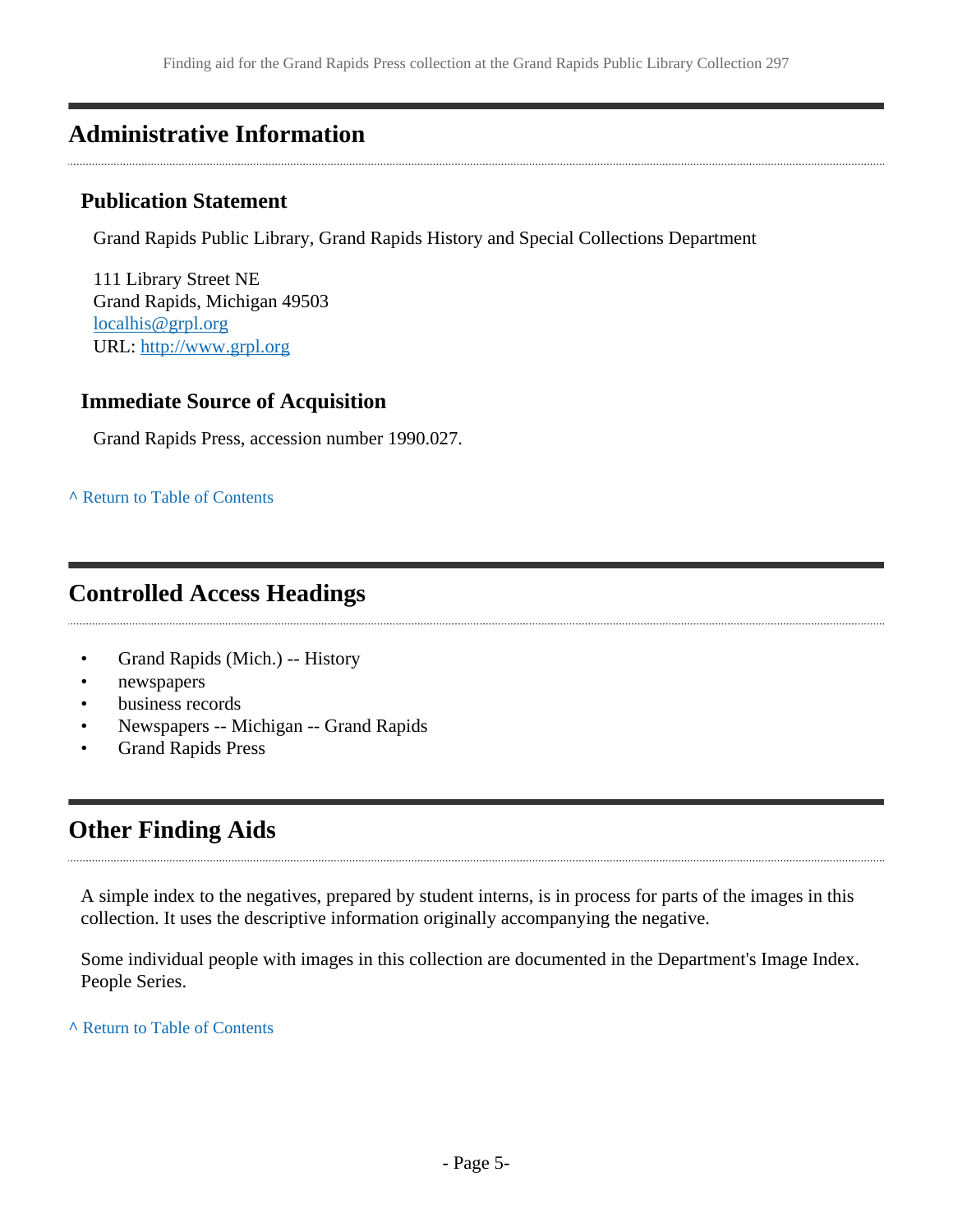## <span id="page-5-0"></span>**Collection Inventory**

### <span id="page-5-1"></span>**Series I. GR Press Administrative & Historical Files**

## <span id="page-5-2"></span>**Account Books & ledgers.**

| <b>Title/Description</b>                                                                                                                                                                                                                                                                                                    | <b>Instances</b> |
|-----------------------------------------------------------------------------------------------------------------------------------------------------------------------------------------------------------------------------------------------------------------------------------------------------------------------------|------------------|
| P14:BA14.1 Account book, Aug, 1892-Oct. 31, 1893. Press<br>Publ. Co. "Upon the election of Geo G. Booth as President<br>this new set of books is opened Aug. 13, 1892." "Grand Rapids<br>Press"—ink on front cover.                                                                                                         | Box 1            |
| P14:BA14.2 14.2 Ledger, Jan. 1, 1893-Jan. 1, 1906.                                                                                                                                                                                                                                                                          | Box 1            |
| P14:BA14.3 Journal, Nov. 11, 1893-Dec. 31, 1905                                                                                                                                                                                                                                                                             | Box 1            |
| "On the above date [Nov. 11, 1893] The Evening Press Co. of<br>Grand Rapids, M. was incorporated with a capital stock of fifty<br>thousand dollars. George G. Booth was elected president and<br>W.H. Turner, Secretary & Treasurer. This Company assumed all<br>the liabilities and the assets of the Press Publishing Co" | Box 1            |
| P14:BA14.4 Ledger, Jan. 1893-Dec, 1905                                                                                                                                                                                                                                                                                      | Box 1            |
| P14:BA14.5 Cash, Jan. 2, 1893-Dec. 30, 1905.                                                                                                                                                                                                                                                                                | Box 1            |

## <span id="page-5-3"></span>**Newspaper Circulation Records.**

| <b>Title/Description</b>                                                                                                | <b>Instances</b> |
|-------------------------------------------------------------------------------------------------------------------------|------------------|
| The Evening Press: An Open Door: for the Advertiser to the<br>consumer, in Grand Rapids and Western Michigan, ca. 1910. | Box 1            |
| Auditor's Report. Mar. 31, 1927. Audit Bureau of Circulations,<br>Chicago. [for newspaper circulation figures.          | Box 1            |

### <span id="page-5-4"></span>**Historical data**

| <b>Title/Description</b>                                                                                                                                                                                                            | <b>Instances</b> |
|-------------------------------------------------------------------------------------------------------------------------------------------------------------------------------------------------------------------------------------|------------------|
| Your Newspaper and how it is made: the Grand Rapids Press.<br>N.d., ca.1950's. Includes images of departments & staff, but no<br>name identifications                                                                               | Box 1            |
| Inside the Grand Rapids Press  ca. 1953. Has facts & floor<br>plans for the Fulton St. building, designed by Albert Kahn and<br>built by JohnMcNabb. West addition designed by Giffels &<br>Vallet and Rossetti, Owen-Ames-Kimball. | Box 1            |
| The New Grand Rapids Press. N.d. ca. 1967. RE their building<br>onMichigan. Shows departments with staff, but no name<br>identifications                                                                                            | Box 1            |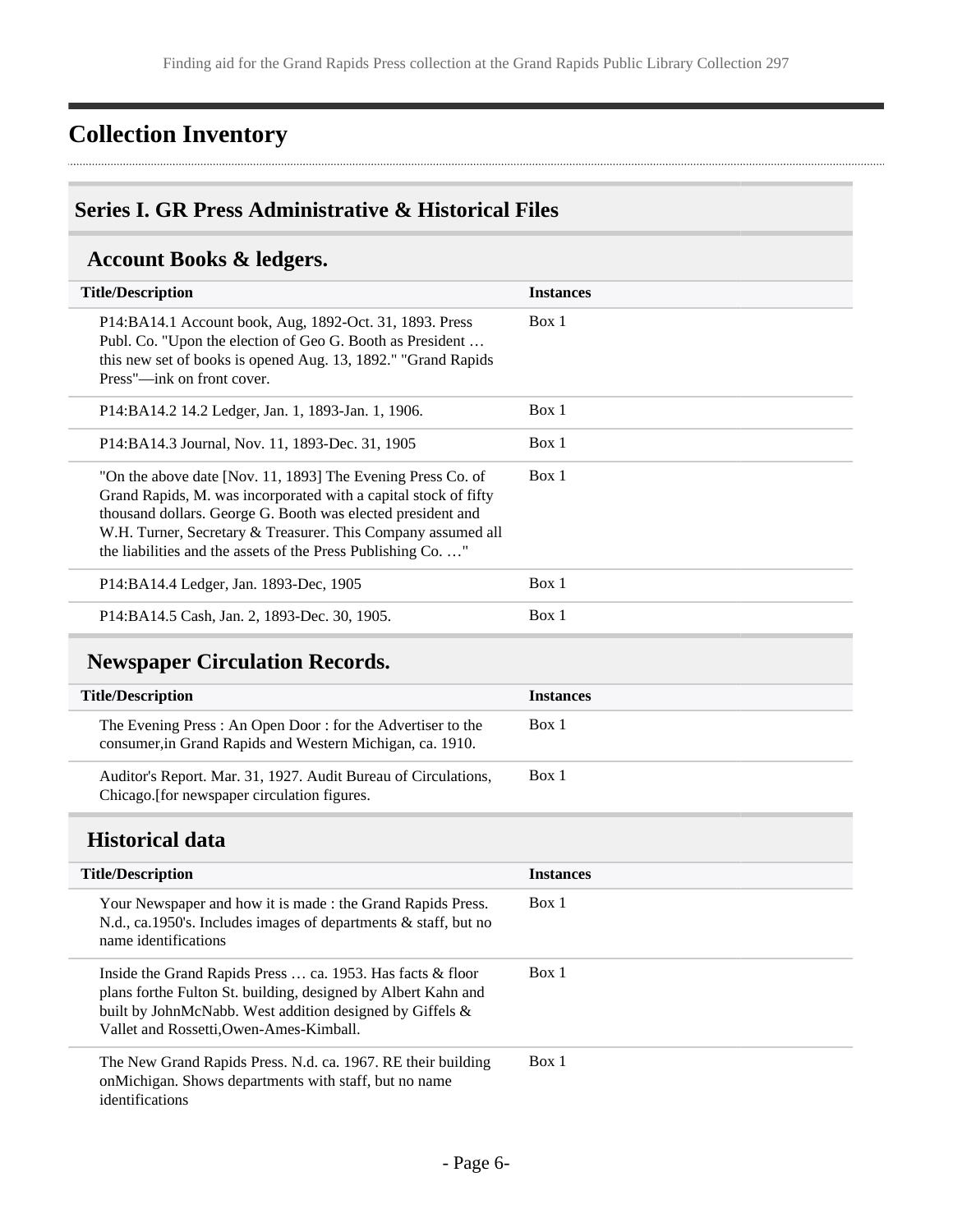## <span id="page-6-0"></span>**Scrapbook sheet with 3 clippings of GR Press buildings. Source unknown.**

#### **General**

See also the book: An Analysis of Grand Rapids Press Properties and Their Potential forGeneral Office Use / by Obryon & Nachtegall, Inc., Architects. To the Grand Rapids Board of Education, Oct. 1968. M977.456.An13

| <b>Title/Description</b>                                                        | <b>Instances</b> |
|---------------------------------------------------------------------------------|------------------|
| Early storefront building                                                       | Box 1            |
| House [this one does not appear to have been acknowledged in<br>the 1953booklet | Box 1            |
| The Fulton St. building, corner view with cluster globe lights                  | Box 1            |

#### **^** [Return to Table of Contents](#page-1-0)

### <span id="page-6-1"></span>**Series II. Newsboys**

#### <span id="page-6-2"></span>**Stationary.**

<span id="page-6-4"></span><span id="page-6-3"></span>

| <b>Title/Description</b>                                                                                                 | <b>Instances</b> |
|--------------------------------------------------------------------------------------------------------------------------|------------------|
| Christmas Cards. Oversized card, color illustration showing a<br>newsboywith paper bag, walking through snow to a house. | Box 1            |
| Christmas Cards. Box with envelops. "We of the Grand Rapids<br>Press" +Chapel Art Line 1961 wallet calendar.             | Box 1            |
| Letterhead Envelops, showing Press Building.                                                                             | Box 1            |
| <b>Oversized Certificates</b>                                                                                            | Box 2            |
| <b>Photos</b>                                                                                                            | $Box$ 3          |
| Glass Negatives $+$ film negatives.                                                                                      | Box 4            |
| Photo. Newsboy with sack standing near the old GR Press<br>building.                                                     | Box 4            |
| Greetings                                                                                                                | Box 5            |
| Greetings                                                                                                                | Box 6            |
| <b>Administration</b>                                                                                                    |                  |
| <b>Title/Description</b>                                                                                                 | <b>Instances</b> |
| Evening Press Newspapers Athletic Assoc.                                                                                 | Box 7            |
| Articles of Association, 1894.                                                                                           | Box 7            |
| Correspondence                                                                                                           |                  |
| <b>Title/Description</b>                                                                                                 | <b>Instances</b> |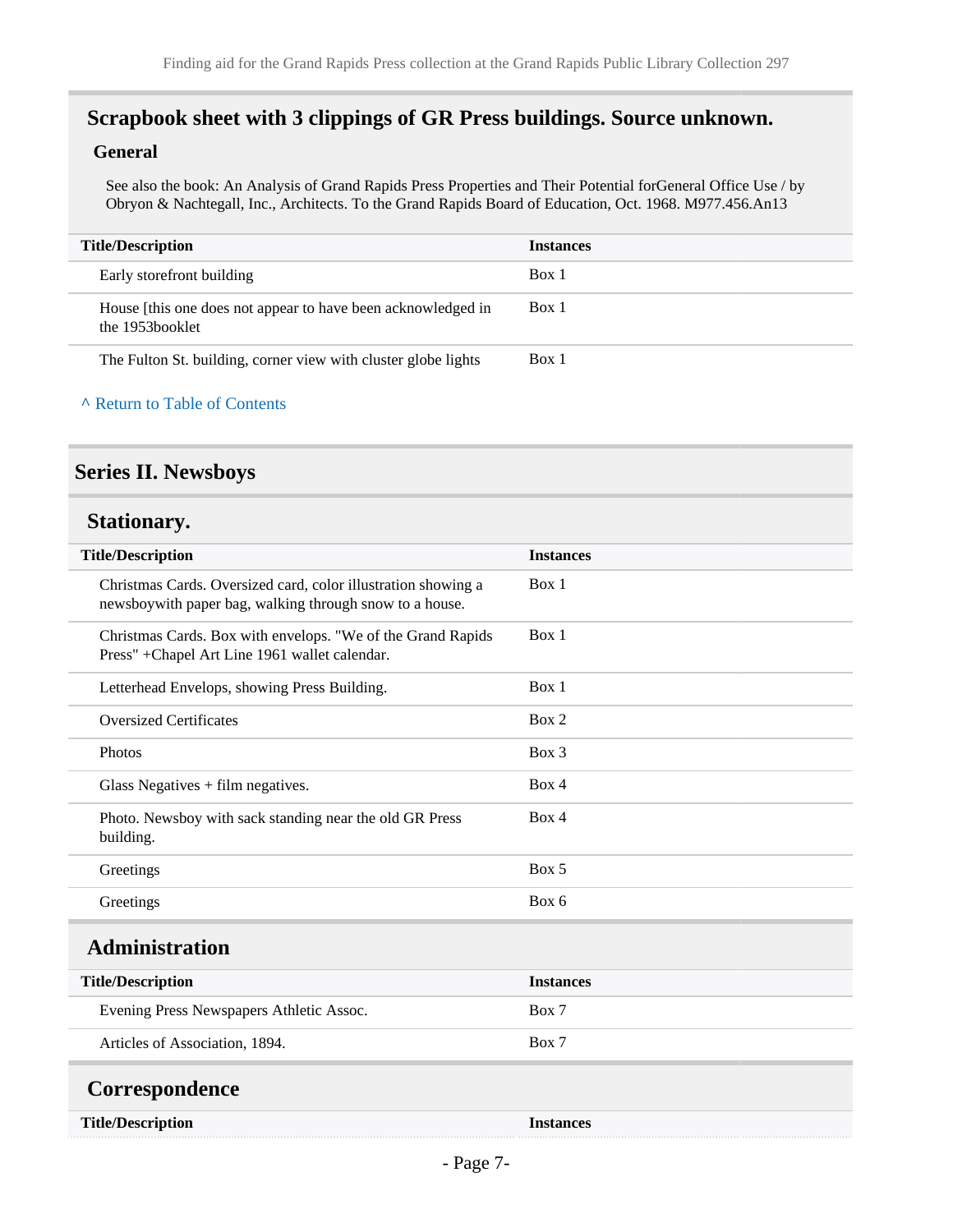<span id="page-7-2"></span><span id="page-7-1"></span><span id="page-7-0"></span>

| Alfred O. Crozier, Nov. 26, 1902.                                                                                                                      | Box 7            | Folder <sub>2</sub> |  |
|--------------------------------------------------------------------------------------------------------------------------------------------------------|------------------|---------------------|--|
| newspaper Carrier Boys Salesmanship & Instruction Manual.<br>N.Y. : Business & Educational Enterprises, 1934.                                          | Box 7            | Folder <sub>3</sub> |  |
| <b>New Years Greetings</b>                                                                                                                             |                  |                     |  |
| <b>Title/Description</b>                                                                                                                               | <b>Instances</b> |                     |  |
| Administrative Documents, 1946-1948                                                                                                                    | Box 7            | Folder 5            |  |
| <b>Ledger Books</b>                                                                                                                                    |                  |                     |  |
| <b>Title/Description</b>                                                                                                                               | <b>Instances</b> |                     |  |
| Ledger Books, 1932-1942                                                                                                                                | Box 7            | Folder <sub>4</sub> |  |
| <b>Scrapbooks</b>                                                                                                                                      |                  |                     |  |
| <b>Title/Description</b>                                                                                                                               | <b>Instances</b> |                     |  |
| 1896-1896 (with loose items from 1920's)                                                                                                               | Box 5            |                     |  |
| 1894-1901 [sic 1902, mostly band(?), including loose items &<br>ephemerafrom Buffalo, N.Y. Trip.                                                       | Box 5            |                     |  |
| <b>Certificates</b>                                                                                                                                    |                  |                     |  |
| <b>Title/Description</b>                                                                                                                               | <b>Instances</b> |                     |  |
| GR Herald Blank sample. Business Training Certificate.                                                                                                 | Box 2            |                     |  |
| GR Herald Blank sample. Newspaper Carrier (2)                                                                                                          | Box 2            |                     |  |
| <b>Images</b>                                                                                                                                          |                  |                     |  |
| <b>Title/Description</b>                                                                                                                               | <b>Instances</b> |                     |  |
| Glass negatives. Camera Shop. (3) [Envelop had: D&P. Man<br>Morn] Drummer boy, with boy with clarinet?, where a sweater<br>with "Press" on front $(2)$ | Box 4            |                     |  |
| Glass negatives. Camera Shop. (3) [Envelop had: D&P. Man<br>Morn] Newsboy Drummer boy alone (1) Check 054 for print.                                   | Box 4            |                     |  |
| Oversized Fuji Photoprints from copy neg. (2)                                                                                                          |                  |                     |  |
| <b>Title/Description</b>                                                                                                                               | <b>Instances</b> |                     |  |
| Grand Rapids Press Newsboy Band standing in front of the<br>Grand RapidsPublic Library. ca. 1923. (Negative created from                               | Box 2            |                     |  |

<span id="page-7-5"></span><span id="page-7-4"></span><span id="page-7-3"></span>original Camera Shoppanoramic photo loaned by owner) Copy

neg. #4467 2005.080.1-2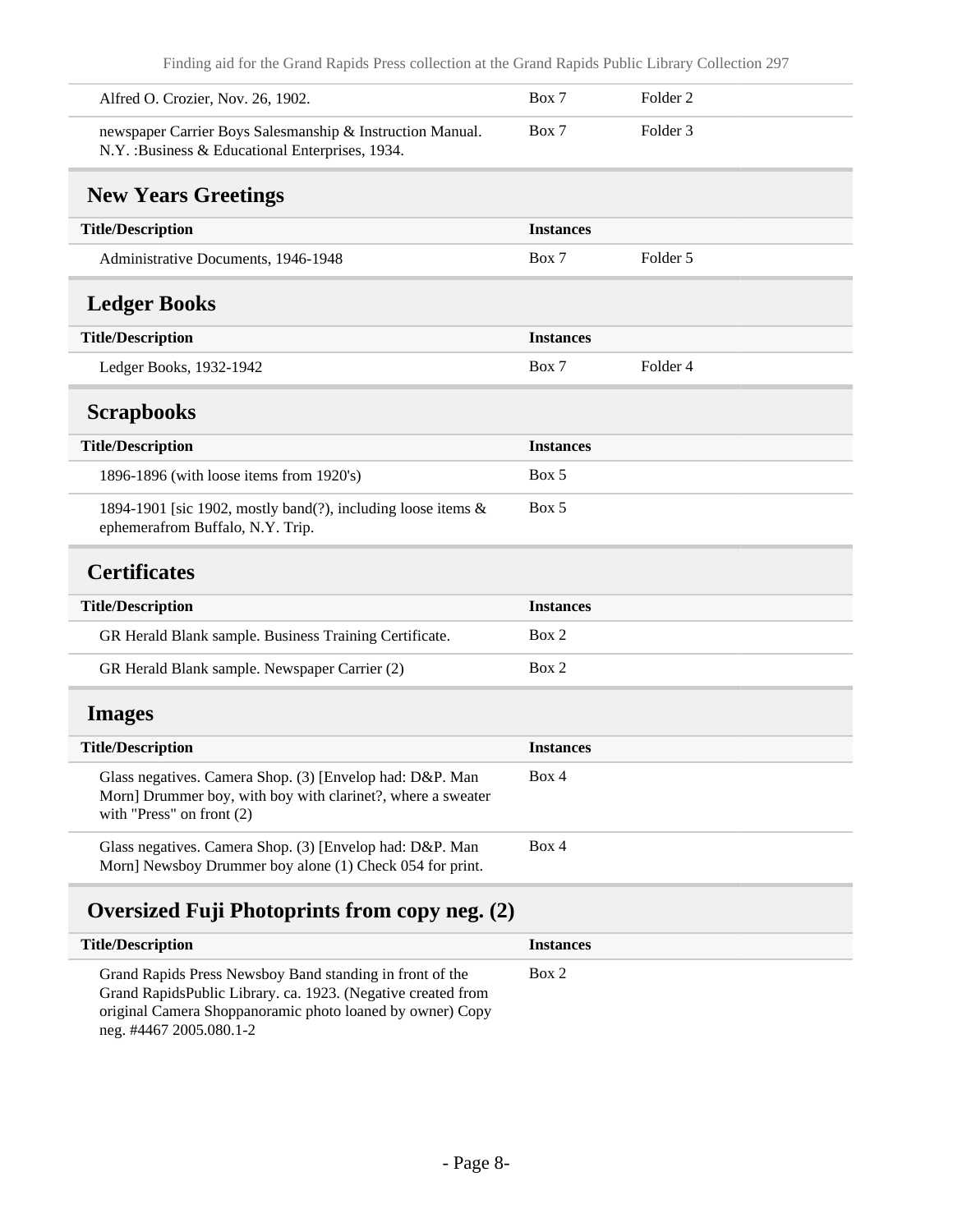#### **General**

Boy second from right is Kurt Weeda, born 1913, grandfather of donor.

Picnic, 1926. Ramona Park(?) & Press Bldg. 4x5 negatives (13) Box 4

#### <span id="page-8-0"></span>**Images**

| <b>Title/Description</b>                                                                                                                                               | <b>Instances</b> |                     |  |
|------------------------------------------------------------------------------------------------------------------------------------------------------------------------|------------------|---------------------|--|
| Band Members. [Envelop has: Ted Booth] (13)                                                                                                                            |                  |                     |  |
| Wm. Herbert Ross, Jr., Sept. 1925, w. trombone.                                                                                                                        | Box 3            | Folder 1            |  |
| Ernest Volk, Dec. 1925, w. drum seated on bench.                                                                                                                       | Box 3            | Folder 1            |  |
| Unidentified rum major, at attention.                                                                                                                                  | Box 3            | Folder 1            |  |
| News Boys Junior Bank. Parading.                                                                                                                                       | Box 3            | Folder 1            |  |
| W. sign $(2)$                                                                                                                                                          | Box 3            | Folder 1            |  |
| Trombone section (3)                                                                                                                                                   | Box 3            | Folder 1            |  |
| News Boys Band. Parading.                                                                                                                                              | Box 3            | Folder 1            |  |
| Photo Postcard. Message: This and six other photo postcard<br>views of the Boys Parade on Monroe Ave., May 1, may be had<br>at 2 for 5 cents at Perfect Pictures shop. | Box 3            | Folder 1            |  |
| Full Band view (postcard view) (2)                                                                                                                                     | Box 3            | Folder 1            |  |
| Drum Major only (blurry) (2)                                                                                                                                           | $Box$ 3          | Folder 1            |  |
| Grotto Show Parade, Sept. 1928. Monroe Ave. view toward the<br>Pantlind at the Morton House.                                                                           | $Box$ 3          | Folder 1            |  |
| [Evening Press Newsboys' Band of 1900]. 00.[2120].1                                                                                                                    | <b>Box FF</b>    |                     |  |
| <b>Related Materials:</b><br><b>Related Materials</b>                                                                                                                  |                  |                     |  |
| See Hooper 59-2-3 #h608 for a copy of the image with<br>ID numbers. ID names from Rootsweb site, their source<br>unknown.                                              |                  |                     |  |
| Band Camp, 1925                                                                                                                                                        | Box 3            | Folder <sub>2</sub> |  |
| Newsboys recreating at Ramona Park, and other possible<br>venues, variousyears, including $1920 \& 1926(16)$                                                           | Box 3            | Folder <sub>3</sub> |  |

## <span id="page-8-1"></span>**Newspaper clippings references only. Photocopies pending.**

| <b>Title/Description</b>                                                                          | <b>Instances</b>      |
|---------------------------------------------------------------------------------------------------|-----------------------|
| Peninsular Club Magazine, v. 21, July 1952, pg. 4. "Evening<br>Press BankMade History in Its Day" | <b>Box</b><br>Unknown |
| New Years Greetings - Press                                                                       | Box 5                 |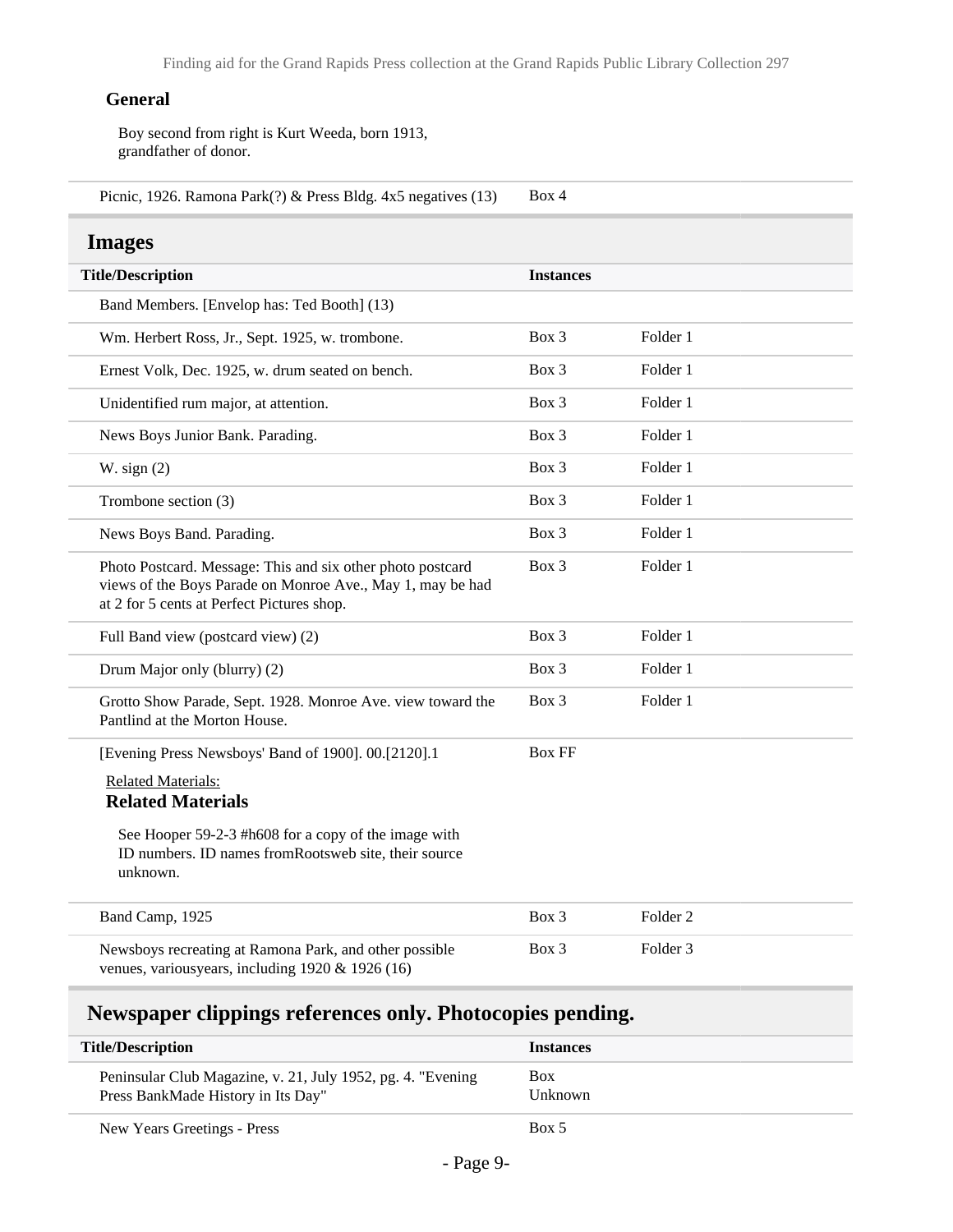#### **^** [Return to Table of Contents](#page-1-0)

#### <span id="page-9-0"></span>**Series III. Photos**

#### <span id="page-9-1"></span>**Subseries A. GR Press Associated Photos**

#### **Buildings**

| <b>Title/Description</b>                                                                                                | <b>Instances</b> |          |
|-------------------------------------------------------------------------------------------------------------------------|------------------|----------|
| New Grand Rapids Press Building / J. & G. Daverman Co.,<br>Architects, Engineers. 1963 Rendering by Rinco(?) (8 copies) | Box 9            | Folder 1 |

### **Early 1960's Construction Photos for Grand Rapids Press Building, Michigan between Monroe and Ottawa. (6 views in 7 items)**

| <b>Title/Description</b>                                                                                                                     | <b>Instances</b> |          |
|----------------------------------------------------------------------------------------------------------------------------------------------|------------------|----------|
| 1. Site. View to the West, Michigan St. is center left. Sims<br>Inn sign on top of old Rowe/Manger/Sims Hotel/Olds Manor<br>Building.        | Box 9            | Folder 2 |
| 2. View of Site to SW. Similar to Image 1. Taken from the<br>Freeway. (2 copies)                                                             | Box 9            | Folder 2 |
| 3. View of site to the NW from the Brewery at Michigan and<br>Ottawa. Freeway construction in progress behind the GR Press<br>Building site. | Box 9            | Folder 2 |
| 4. Bird's eye view of Sim's Hotel, with Michigan looking East<br>at the right.                                                               | Box 9            | Folder 2 |
| 5. Grand Rapids Press Building in Construction. Foundation in<br>place, walls going up. View to the NW                                       | Box 9            | Folder 2 |
| 6. View of the Press Building perhaps from the Post Office<br>ramp, to the SE. The steel of the Press Building is visible.                   | Box 9            | Folder 2 |

### **Color Miscellaneous Photographs (7 + negatives to be processed intonegative series)**

| <b>Title/Description</b>                                                     | <b>Instances</b> |                     |
|------------------------------------------------------------------------------|------------------|---------------------|
| 1. J.A. Trade Fair. 2 people on roof with orange balloon or<br>kite.         | Box 9            | Folder 3            |
| 2. Three women $\&$ child. Two of the women are in period<br>costumes. $(3)$ | Box 9            | Folder 3            |
| 3. Tree (Christmas?) being lifted by a crane (3 images)                      | Box 9            | Folder <sub>3</sub> |

### **Grand Rapids Press Library Photos**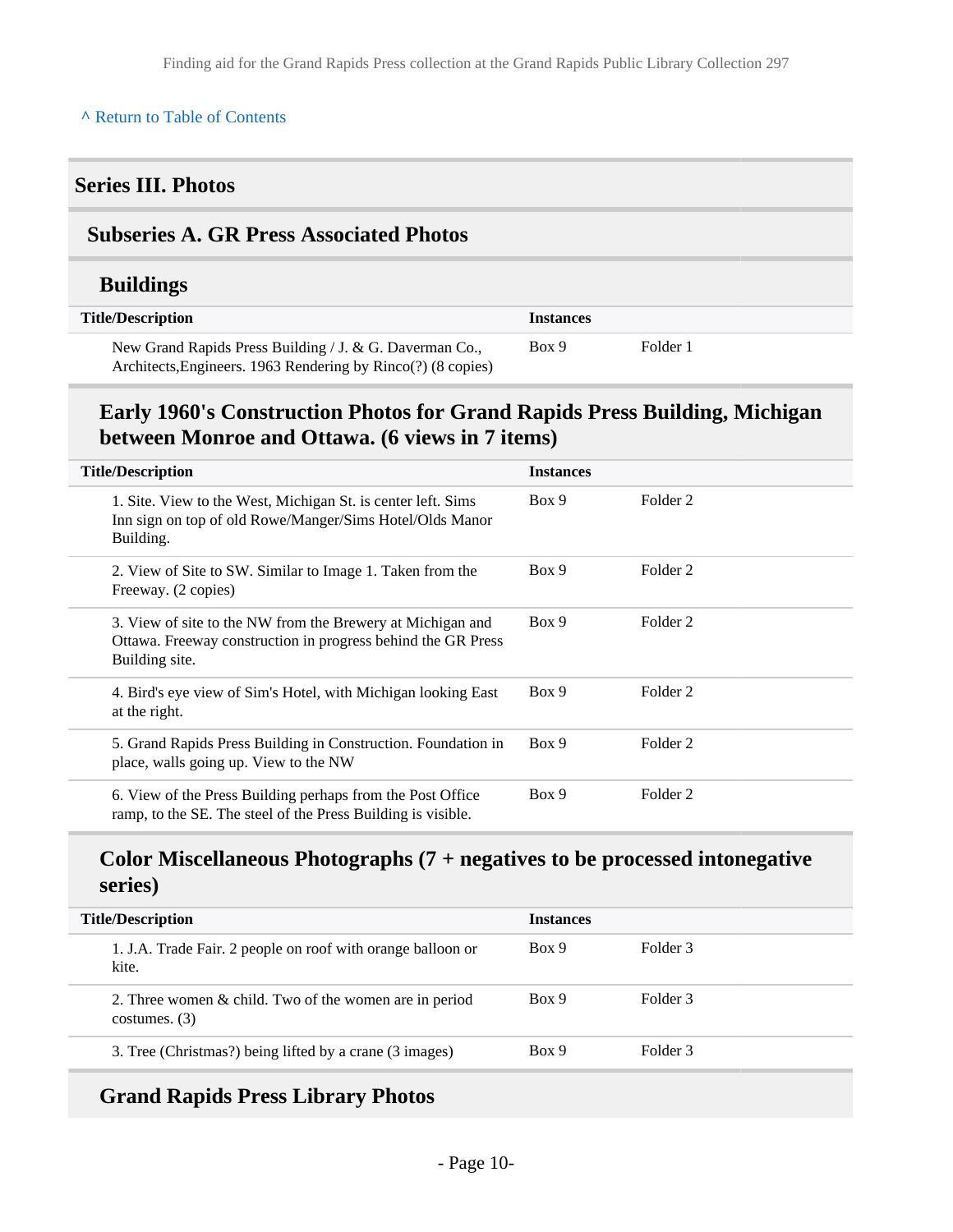#### **Scope and Contents**

Miscellaneous images with this stamp can be found throughout the archival collections. This location has now been designated for those which more appropriately belong in the Press Coll. See also Coll. 054 for additional photos with the Press Library stamp,including Henry P. Baldwin

| <b>Title/Description</b>                                                                    | <i><u><b>Instances</b></u></i> |
|---------------------------------------------------------------------------------------------|--------------------------------|
| Grand Rapids Press Library Photos                                                           | Box 9                          |
| Photo of a painting of Grand Rapids Alderman S.L. Baldwin,<br>Simeon L. Baldwin. 00.[800].2 | Box 9                          |

### <span id="page-10-0"></span>**Subseries B. Portrait Photographs (Photos of People)**

### **Photos of People -A-**

| <b>Title/Description</b>                             | <b>Instances</b> |
|------------------------------------------------------|------------------|
| Mrs. Allen, n.d.                                     | Box 10           |
| George Amick, seated in racing car, June 25, 1968(5) | Box $10$         |
| Frank Ancono, 1948                                   | Box $10$         |
| Harry C. Angell, ca. 1963?                           | Box 10           |
| Dr. Charles L. Anspach, 1967.                        | Box $10$         |
| D. Bradford Apted (2)                                | Box 10           |
| Maurice Arnold, 1964.                                | Box 10           |
| Walter H. Arntz, n.d.                                | <b>Box 10</b>    |
| A.G. Atkin, Jan. 12, 1966.                           | Box 10           |
| R.M. Augustine, Apr. 1962.                           | Box 10           |
| R.D. Avise, 1956 (2)                                 | <b>Box 10</b>    |
|                                                      |                  |

### **Photos of People -B-**

| <b>Title/Description</b>                                                   | <b>Instances</b> |
|----------------------------------------------------------------------------|------------------|
| Peter Baar, 1948 (Christmas)                                               | Box 10           |
| Jack J. Bass, n.d.                                                         | Box 10           |
| Norman C. Babcock                                                          | Box 10           |
| Gina Bachauer, Apr. 6, 1953 & 1954 (2)                                     | Box 10           |
| W.E. (William E.) Backus, n.d.                                             | Box 10           |
| Meda(?) Bacon, 1955 [Center in group photo, other 2 women<br>unidentified] | Box 10           |
| Robert L. Bailes, July 12, 1949 (2)                                        | Box 10           |

Frank Baker, Nov. 12, 1947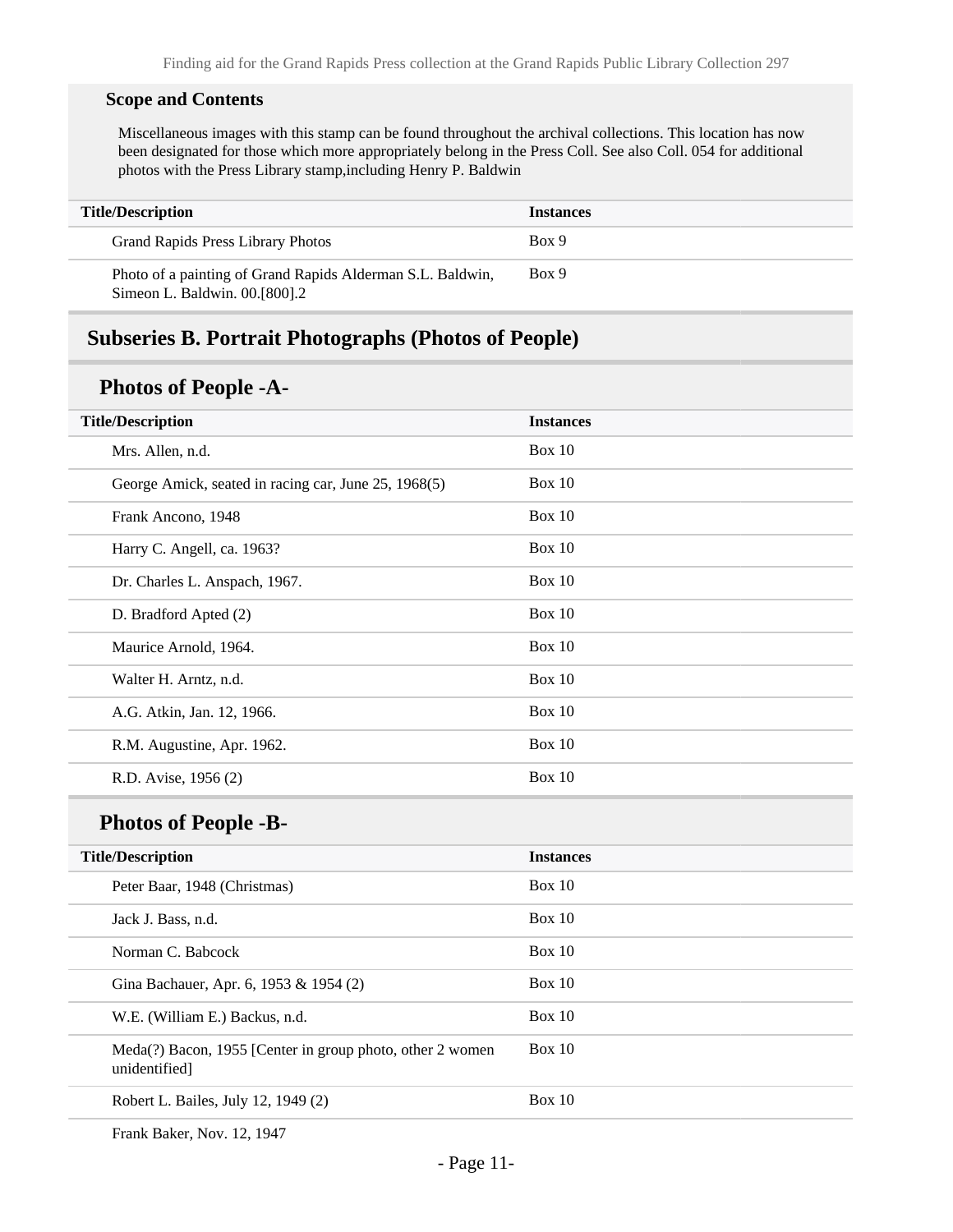|                                                        | Box 10        |
|--------------------------------------------------------|---------------|
| Dr. Balyeat, oct. 31, 1939.                            | <b>Box 10</b> |
| Joseph F. Banks, Jan. 22, 1951                         | Box 10        |
| Benson Barr(?), Feb. 1, 1948                           | <b>Box 10</b> |
| Pat Barr, Jan. 17, 1950 [Robinson]                     | Box 10        |
| Fr. Rev. John Barrett, n.d.                            | Box 10        |
| Joseph L. Barstis, July 3, 1949                        | <b>Box 10</b> |
| Wilmer T. Bartholomew, 1959                            | Box 10        |
| Salem Bashara, Apr. 8, 1963 [Robinson]                 | Box 10        |
| Jack Bass (color), n.d.                                | Box 10        |
| Rev. W.C. Bassett (3 of same photos, 3 dates, n.d., ?) | Box 10        |
| Dr. Richard C. Bates, Nov. 1962 [Lansing]              | <b>Box 10</b> |
| Philip Battershall, n.d. [Robinson]                    | Box 10        |
| Joseph Battista, Sept. 18, 1955 & n.d. (4)             | Box 10        |
| Alfred F.Bauer, May 25, 1965.                          | <b>Box 10</b> |
| Clayton W. Bazuin, ca. 1959 [w. unidentified student]  | Box 10        |
| Jack Bechtold, Apr. 14, 1946 [Robinson]                | Box 10        |
| Eugene C. Beene, Nov. 3, 1949.                         | Box 10        |
| Lucien J. Belanger, n.d.                               | Box 10        |
| Capt. Alice J. Bender, n.d.                            | <b>Box 10</b> |
| R.H. Berger, Apr. 25, 1940                             | Box 10        |
| Robert A. Berger, Sr., Apr. 23, 1945 [Robinson]        | <b>Box 10</b> |
| Robert A. Berger, may 5, 1970 [Robinson]               | <b>Box 10</b> |
| Robert A. Berger, 1945 [Robinson]                      | <b>Box 10</b> |
| Eskild V. Berggren [Robinson] XXXX                     | <b>Box 10</b> |
| Ken Bergmann, 1960                                     | <b>Box 10</b> |
| al E. Bernholtz, n.d.                                  | <b>Box 10</b> |
| Lola Fern Berry, jan. 1948 [Marion, Mi.]               | <b>Box 10</b> |
| Anthony J. Drexel Biddle, Jr.                          | <b>Box 10</b> |
| Gerald R. Biborowski (sailor in uniform)               | <b>Box 10</b> |
| C. Bilby, Nov. 1975                                    | <b>Box 10</b> |
| Frankd E. Bilhardt, 1952                               | Box 10        |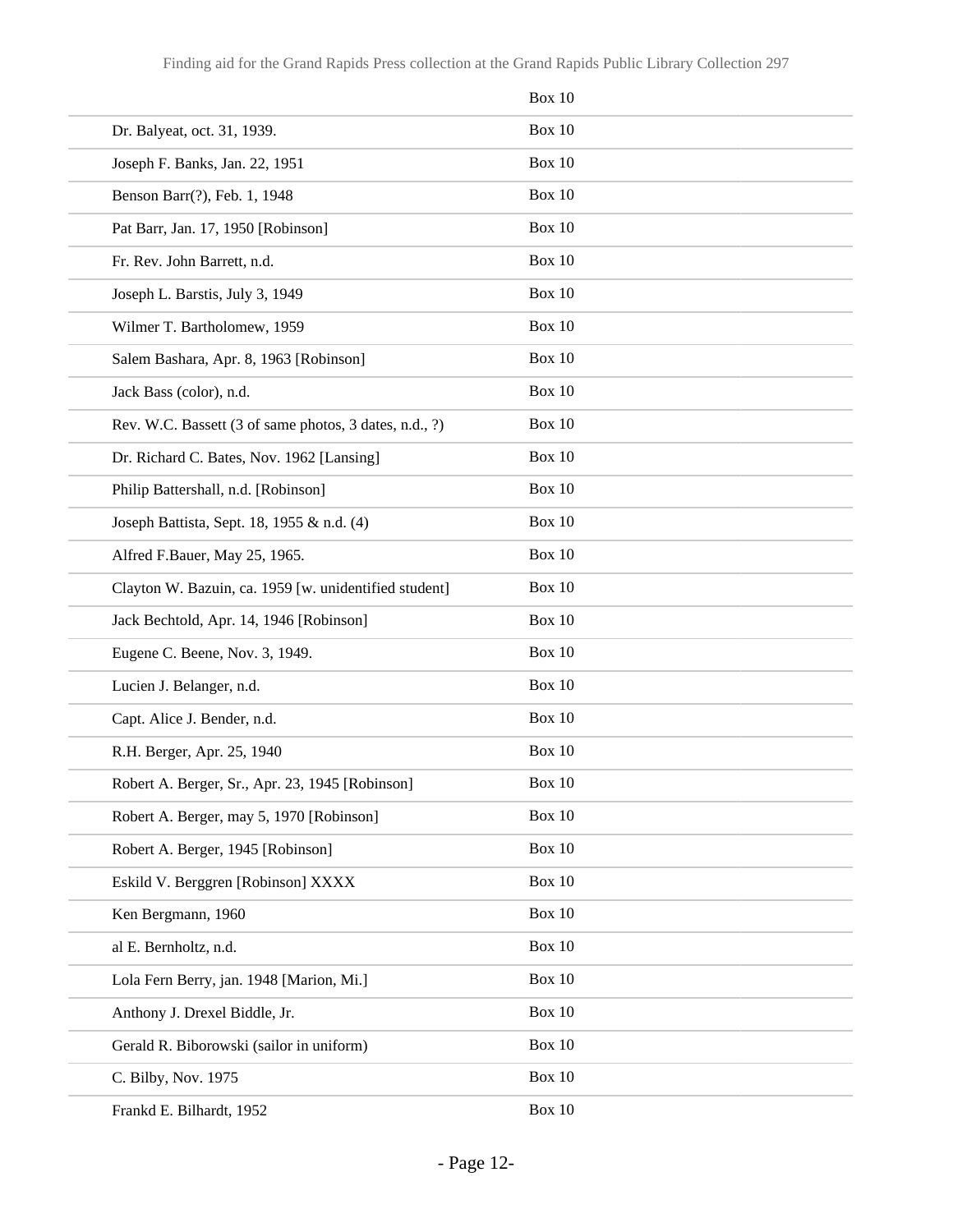| Rev. Neil F. Bintz, July 27, 1965                                            | Box 10        |
|------------------------------------------------------------------------------|---------------|
| Dr. Larry Harmon Birch, Aug. 29, 1963                                        | <b>Box 10</b> |
| Robert J. Bishop, n.d.                                                       | <b>Box 10</b> |
| Edward C. Black, 1942                                                        | <b>Box 10</b> |
| Edward H. Blackburn, Nov. 15, 1972 [Robinson]                                | <b>Box 10</b> |
| Richard W. Blake, 1966(?) [Robinson]                                         | <b>Box 10</b> |
| E.R. Blanchard, Nov. 12, 1950                                                | <b>Box 10</b> |
| T.J. Blanchard, ca. 1955                                                     | <b>Box 10</b> |
| I.R. Blandford, 1958                                                         | <b>Box 10</b> |
| Douglas C. Bloodgood, 1973                                                   | <b>Box 10</b> |
| William Bloom, Feb. 9, 1982 [written authorization note]                     | <b>Box 10</b> |
| Del Blumenshine, 1972 [xref to his collection] (3)                           | <b>Box 10</b> |
| Haydon L. Boatner  See People. Groups                                        | <b>Box 10</b> |
| Robert W. Boden, n.d.                                                        | <b>Box 10</b> |
| Leo T. Bolen, oct. 4, 1953 [Robinson]                                        | <b>Box 10</b> |
| Leon (Leo) T. Bolen, 1956.                                                   | <b>Box 10</b> |
| Gordon B. Bonfield, Sr., 1960, Jan. 16, 1968, Apr. 17, 1974,<br>$&$ n.d. (4) | <b>Box 10</b> |
| Charles Boon, Jan. 6, 1945                                                   | <b>Box 10</b> |
| Mrs. Charles Boon, Jan. 6, 1945.                                             | Box 10        |
| Mrs. Mildred Boon, Apr. 18, 1954                                             | Box 10        |
| Paul Boonstra, Mar. 20, 1956.                                                | Box 10        |
| Dr. paul Boonstra, n.d.                                                      | <b>Box 10</b> |
| Mary Ann Boozer/Mrs. Raymond Boozer, Oct. 3, 1950                            | <b>Box 10</b> |
| Norman E. Borgerson, n.d.                                                    | <b>Box 10</b> |
| Gregory Borgman, n.d.                                                        | <b>Box 10</b> |
| Joseph P. Bower, n.d.                                                        | <b>Box 10</b> |
| Les(?) Bowen, n.d.                                                           | <b>Box 10</b> |
| Carl Den Braber, n.d.                                                        | <b>Box 10</b> |
| Capt. Elmer Brackett                                                         | <b>Box 10</b> |
| Lieut. Elmer Brackett [Robinson]                                             | <b>Box 10</b> |
| Elmer Brackett, July 19, 1946                                                | <b>Box 10</b> |
|                                                                              |               |

Elmer Brackett, n.d.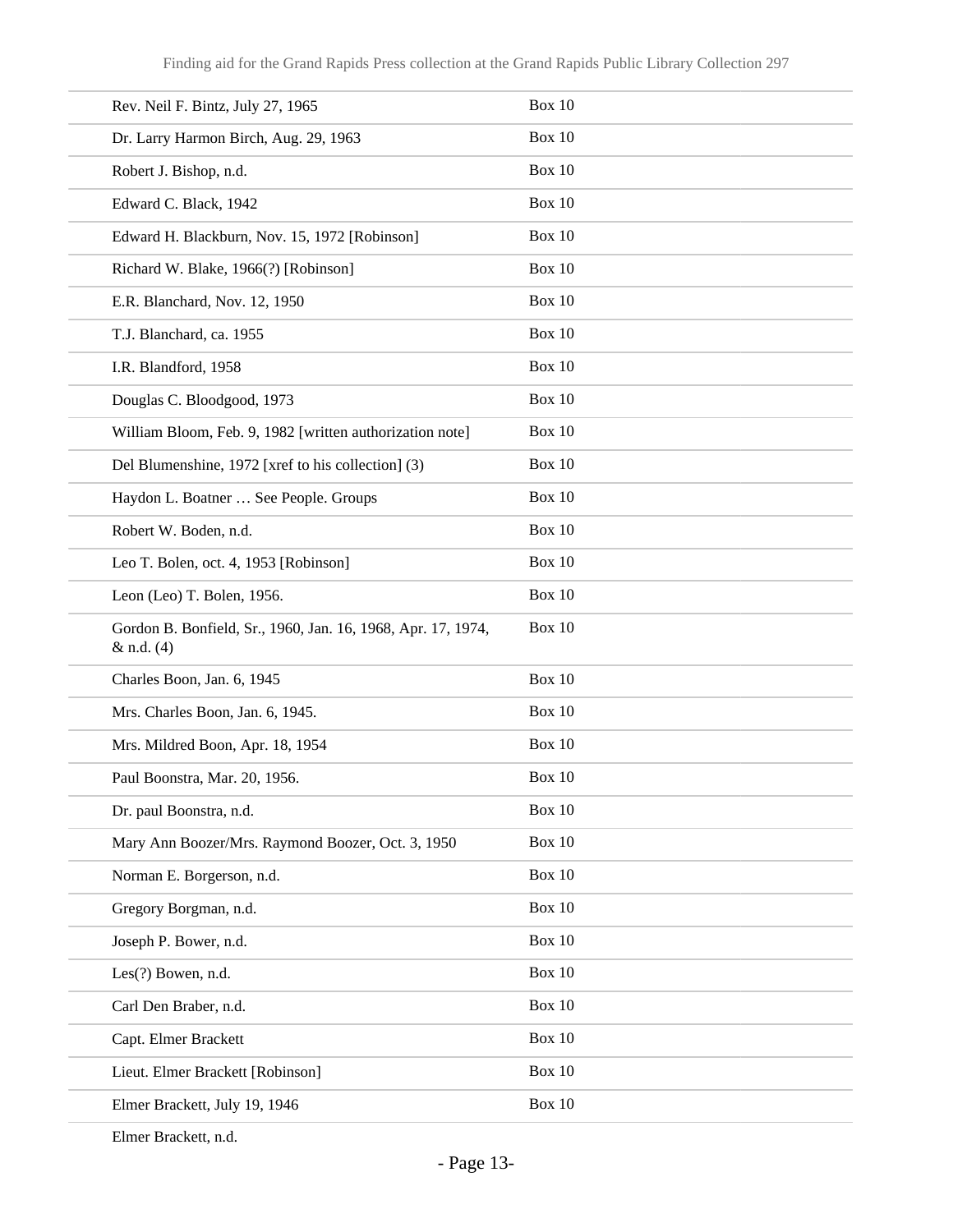|                                            | Box 10        |
|--------------------------------------------|---------------|
| Glen Bradford, n.d. [Laskey]               | Box 10        |
| Helen Bradford, n.d.                       | Box 10        |
| Robert E. Brady, Aug. 14, 1949 [Robinson]  | <b>Box 10</b> |
| Bertha Brede (2) [Robinson]                | Box 10        |
| Rev. Dave Breese, Feb. 7, 1953             | Box 10        |
| Charles H. Breihof, Aug. 23, 1956          | Box 10        |
| Chas. (Charles) Breihof, 1973              | <b>Box 10</b> |
| E.H. Brink, 1950 [Chamber]                 | Box 10        |
| Herman J. Brink, Sept. 14, 1966 [Robinson] | Box 10        |
| Robert E. Briola, (2), Dec. 21, 1954       | Box 10        |
| Alfred J. Brizzolara, n.d. (2)             | <b>Box 10</b> |
| A.J. (Alfred) Brizzolara, May 28, 1973     | Box 10        |
| George R. Brockway, n.d. (3)               | Box 10        |
| Maude Brouwer, n.d. [Robinson]             | Box 10        |
| C. Marvin Brower, Aug. 5, 1947             | <b>Box 10</b> |
| Walter S. Brown, Sr., Dec. 23, 1968        | Box 10        |
| Walter S. Brown, 1966 [Robinson]           | Box 10        |
| Walter S. Brown, Jan. 11, 1950             | Box 10        |
| Kirby Buchanan, n.d. [cowboy]              | Box 10        |
| Roy A. Buchoy, Jr. (Buckoy), June 4, 1950  | Box 10        |
| Roy A. Buchoy, Sr. (Buckoy), 1953          | <b>Box 10</b> |
| Joseph C. Buckley, 1961                    | <b>Box 10</b> |
| Leon B. Buer                               | <b>Box 10</b> |
| John K. Burch, n.d., 1947 & 1965 (3)       | Box $10$      |
| Paul Burch                                 | Box $10$      |
| Charles R. Burgess, Apr. 3, 1955           | <b>Box 10</b> |
| David Burggraaf, mar. 1969                 | Box $10$      |
| Edward S. Burke, 1963 [Robinson]           | <b>Box 10</b> |
| Robert W. Burnham, Aug. 29, 1968           | Box $10$      |
| John Bylund, n.d.                          | Box $10$      |

**Photos of People, "C"**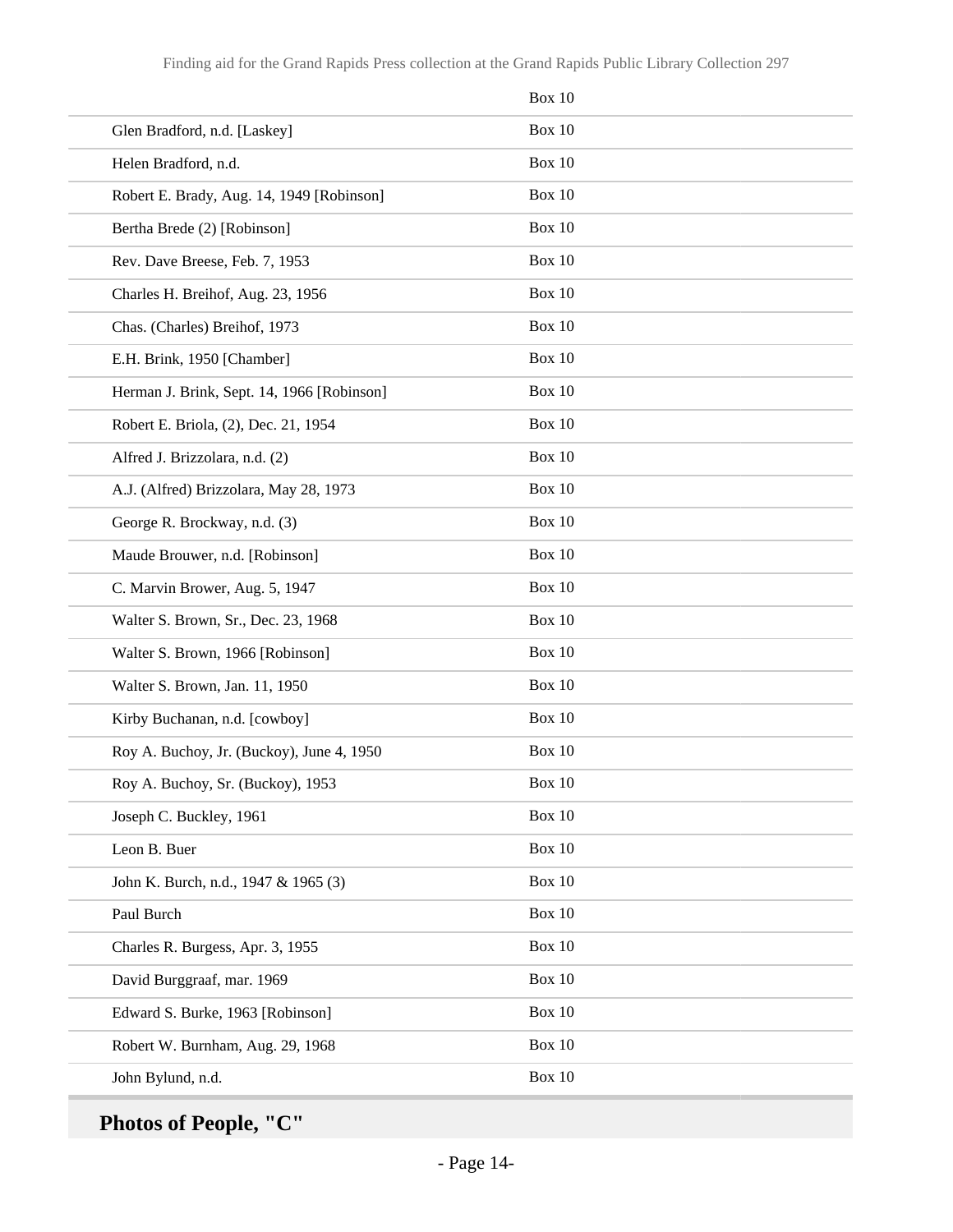| <b>Title/Description</b>                                                      | <b>Instances</b> |
|-------------------------------------------------------------------------------|------------------|
| Clarence C. Case, July 21, 1945                                               | Box 10           |
| Clarnece c. Case, oct. 19, 1947 [Robinson]                                    | Box 10           |
| Arthur Cadieux, n.d.                                                          | <b>Box 10</b>    |
| John G. Cain, Sept. 3, 1954                                                   | Box 10           |
| Donald Calcaterra, 1956, Reg. 1966                                            | Box 10           |
| Rev. Callender, 1958, rev. 1966 [African American]                            | Box 10           |
| Robert D. Calvert, n.d.                                                       | <b>Box 10</b>    |
| Hugh D. Campbell, June 12, 1969                                               | Box 10           |
| James D. Canfield, 1949                                                       | Box 10           |
| Sgt. Wiliam J. Cannady, 1973 [missing WWII flier, found ca.<br>$1973$ ] $(2)$ | Box 10           |
| Photos of People, "D"                                                         | <b>Box 10</b>    |
| Judge John Dalton, May 2, 1940                                                | Box 10           |
| Mrs. George W. Davis [Photo by Patricia A. Davis], n.d.                       | Box 10           |
| Mrs. George W. (Patricia) Davis, n.d.                                         | Box 10           |
| Neal DeBoer, n.d.                                                             | <b>Box 10</b>    |
| John E. DeGroot, Apr. 23, 1968                                                | Box 10           |
| Ross DeHaan, n.d.                                                             | Box 10           |
| Wm. H. DeHart, Feb. 17, 1965                                                  | Box 10           |
| Gloria Deilke, 1967                                                           | <b>Box 10</b>    |
| Jacob DeJager, Feb. 11, 1947                                                  | Box 10           |
| Walter A. DeJong, n.d.                                                        | <b>Box 10</b>    |
| Carl Den Braber XXXX also filed in the B's?                                   | <b>Box 10</b>    |
| Maj. Lawrence DesJardines, Mar. 24, 1966                                      | <b>Box 10</b>    |
| Maynard DeVries, n.d.                                                         | <b>Box 10</b>    |
| Robert G. DeVries, Jan. 28, 1965                                              | <b>Box 10</b>    |
| Charles M. Doak, 1950                                                         | <b>Box 10</b>    |
| Rev. Donn P. Doten, 1963                                                      | <b>Box 10</b>    |
| Don Donahue, n.d.                                                             | <b>Box 10</b>    |
| Joseph T. Donahue (2)                                                         | <b>Box 10</b>    |
| Roderick Donahue, Sept. 2, 1976                                               | <b>Box 10</b>    |
| Lewis J. Donovan, Nov. 16, 1937                                               | Box $10$         |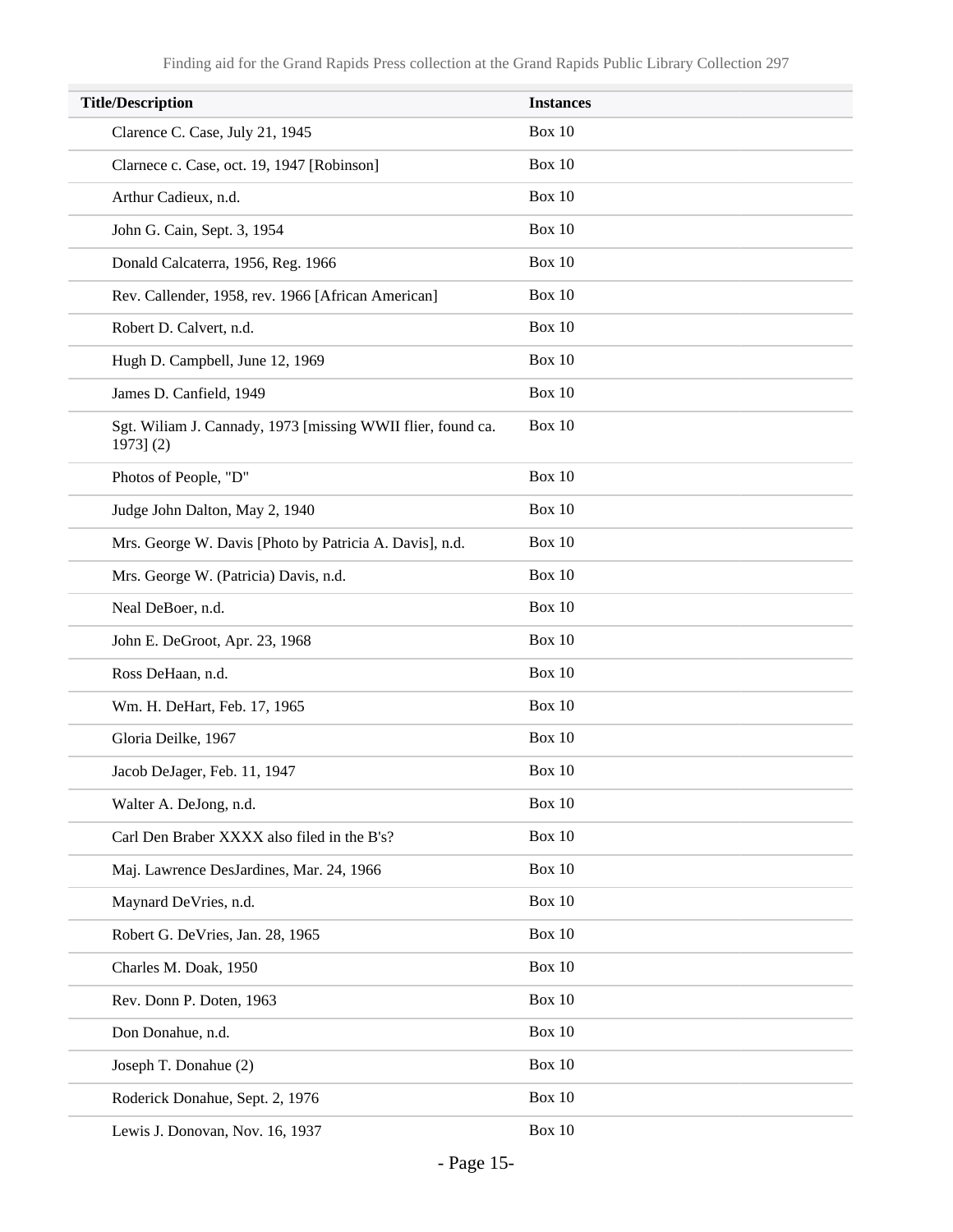| Lewis Donovan, Sept. 15, 1948                                                       | Box 10           |
|-------------------------------------------------------------------------------------|------------------|
| [Lewis?] Donovan, July 13, 1958 (2)                                                 | Box 10           |
| Lewis J. Donovan, Nov. 10, 1958                                                     | Box 10           |
| William H. Donovan, Sept. 15, 1948 [Robinson]                                       | Box 10           |
| William H. Donovan, n.d. (3)                                                        | <b>Box 10</b>    |
| Dewey I. (Jack) Doyle, Jr., n.d.                                                    | Box 10           |
| Rev. Raymond Drinan, n.d.                                                           | Box 10           |
| Eugene A. Dressler, n.d. (2)                                                        | Box 10           |
| Richard P. Driscoll, Sept. 9, 1975                                                  | Box 10           |
| 1st Lt. George T. Dubis, n.d. [Military photo, taken in front of<br>planepropeller] | Box 10           |
| Captain George T. Dubis [same photo as above]                                       | Box 10           |
| Evered C. Dudley, July 7, 1951 & n.d. $(5 + 1 \text{ unidentified})$                | Box 10           |
| L.O. Duncan, n.d. [Laskey]                                                          | Box 10           |
| J.R. (Bob) Duvall                                                                   | <b>Box 10</b>    |
| <b>Photos of People, "D"</b>                                                        |                  |
| <b>Title/Description</b>                                                            | <b>Instances</b> |
| Ann McGuiness Dykstra, n.d.                                                         | <b>Box 10</b>    |
| Dr. John A. Dykstra, n.d.                                                           | Box 10           |
| John S. Dykstra, Oct. 4, 1956 [Robinson                                             | Box 10           |
| James Dykwel, 1968 & n.d. (3)                                                       | Box 10           |
| Photos of People, "E"                                                               |                  |
| <b>Title/Description</b>                                                            | <b>Instances</b> |
| Joseph Eccles, n.d. [Robinson]                                                      | Box 10           |
| James J. Edwards, Oct. 26, 1953                                                     | Box 10           |

S.Z. Eleveld, Nov. 11, 1948 Box 10

Arthur Elfenbaum, n.d. Box 10

Ellis, Jan. 6, 1950 [Robinson, sports] Box 10

Robert D. Ellis [Robinson] Box 10

Robert D. Ellis, Jr., Apr. 24, 1966 Box 10

Dr. Joseph S. Ellis, n.d. [Robinson] Box 10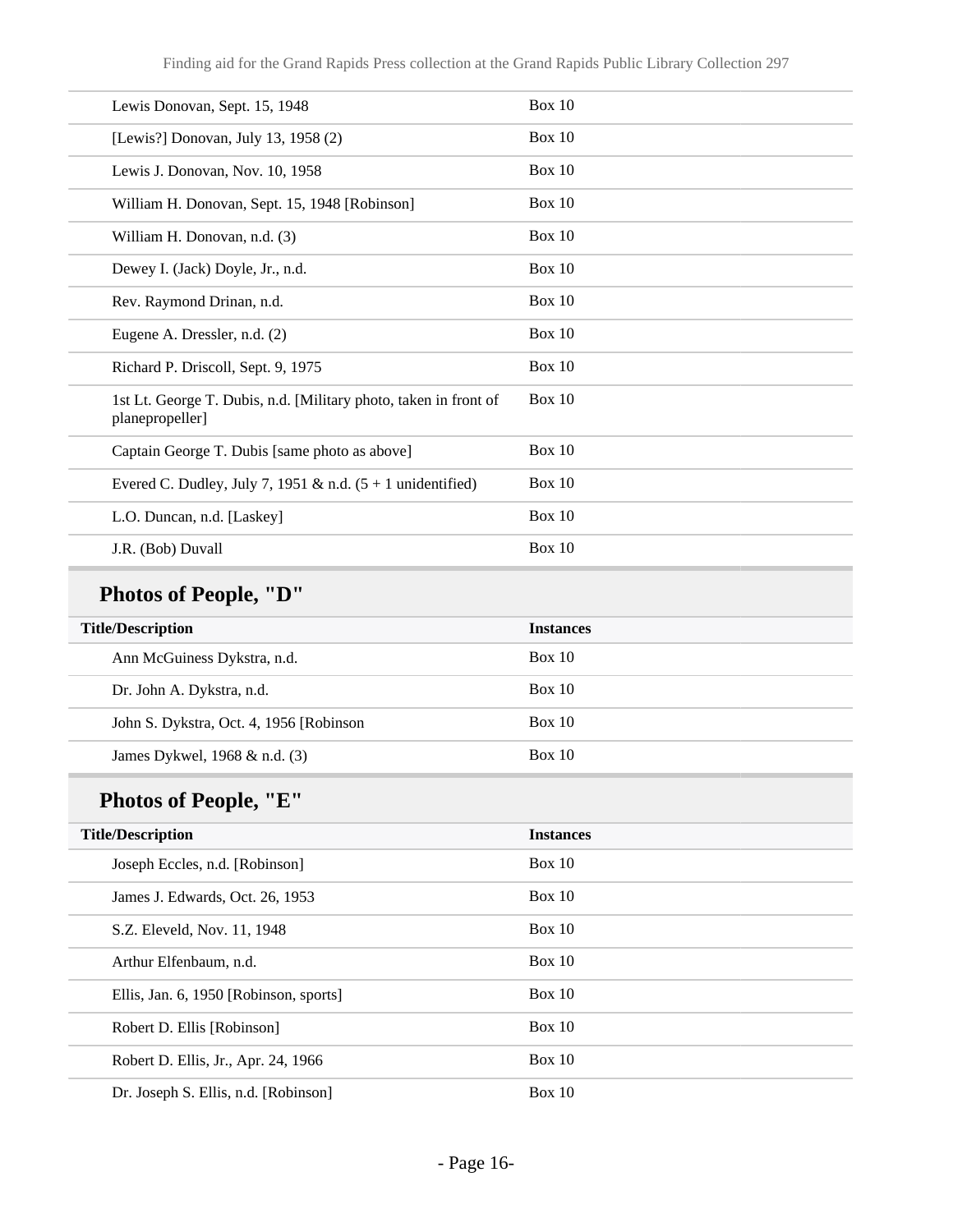Jess Elster, June 27, 1946. African American baseball player. (2 items) Box 10

#### Processing Information: **Processing Information**

These items were found separated from the other collection materials, and may have been received under another accession, unknown. They are now tracked as 00.[2617].1-2

#### **Press envelop including dates**

#### **Press envelop including dates**

- 1 June 7, 1943. Sports in the Spotlight
- 2 July 1, 1946, Grand Rapids' Mr. Baseball
- 3 Apr. 25, 1950, Elster, Like Spring, returns again
- 4 Dec. 11, 1950. Famed Negro Baseball figure of Grand Rapids dies. Dec. 10, 1950.

| Gordon Elvey                                          | Box $10$ |
|-------------------------------------------------------|----------|
| <b>Related Materials:</b><br><b>Related Materials</b> |          |
| See Gordon Ivey                                       |          |
| Albert Engel, n.d.                                    | Box 10   |
| Howard Ennis, 1973                                    | Box $10$ |
| Esbaugh, n.d.                                         | Box 10   |
| Esbaugh, Jan. 12, 1947                                | Box 10   |
| Robert N. Essebagger, n.d.(2)                         | Box $10$ |

## **Photos of People, "F"**

| <b>Title/Description</b>          | <b>Instances</b> |
|-----------------------------------|------------------|
| Donald Faasen(?), n.d.            | Box 10           |
| Ardis Faber, n.d.                 | Box 10           |
| John Falicki                      | Box 10           |
| Rabbi Falkman, n.d.               | <b>Box 10</b>    |
| Tom Farrell, [Lansing]            | Box $10$         |
| Stephen Fawley, n.d.              | Box $10$         |
| Miss Marie Fecht, n.d.            | <b>Box 10</b>    |
| Sister Mary Baptist Feldner, n.d. | <b>Box 10</b>    |
| Glenn A. Ferry, n.d. [Robinson]   | <b>Box 10</b>    |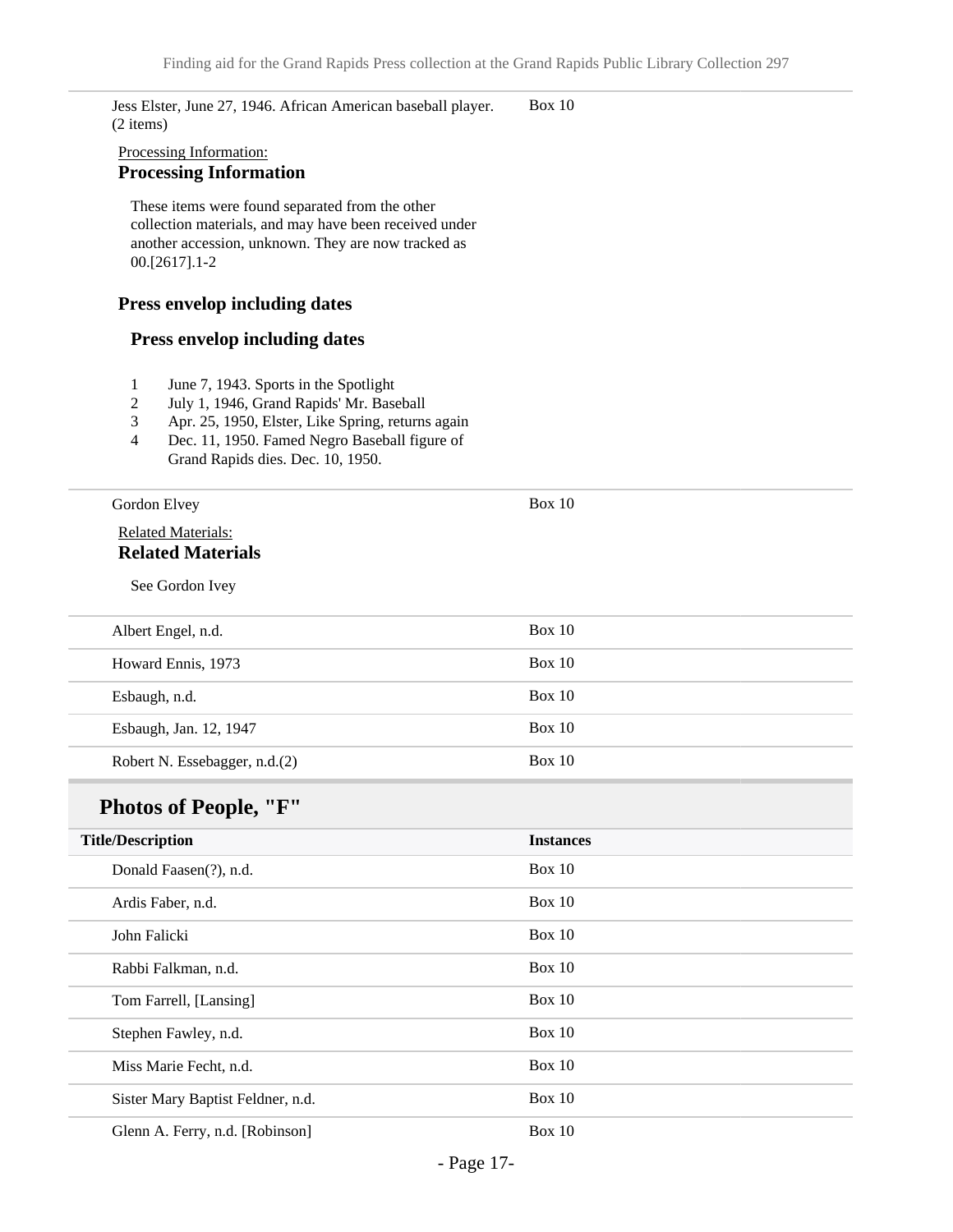| <b>Box 10</b> |
|---------------|
| <b>Box 10</b> |
| <b>Box 10</b> |
| <b>Box 10</b> |
| <b>Box 10</b> |
| <b>Box 10</b> |
| <b>Box 10</b> |
| <b>Box 10</b> |
| <b>Box 10</b> |
| <b>Box 10</b> |
| <b>Box 10</b> |
| <b>Box 10</b> |
| <b>Box 10</b> |
| <b>Box 10</b> |
| <b>Box 10</b> |
| <b>Box 10</b> |
| <b>Box 10</b> |
| <b>Box 10</b> |
| <b>Box 10</b> |
| <b>Box 10</b> |
| <b>Box 10</b> |
| <b>Box 10</b> |
| <b>Box 10</b> |
| <b>Box 10</b> |
|               |

## <span id="page-17-0"></span>**Subseries C. Restricted Purchased Photographs**

#### **General**

Reproductions of photos in box 9.5 should be purchased directly from the Grand Rapids Press, not from GRPL

### **Individual People.**

#### Related Materials: **Related Materials**

See also Coll. 321, Latinos in Western Michigan, for images of areapeople from Hispanic backgrounds.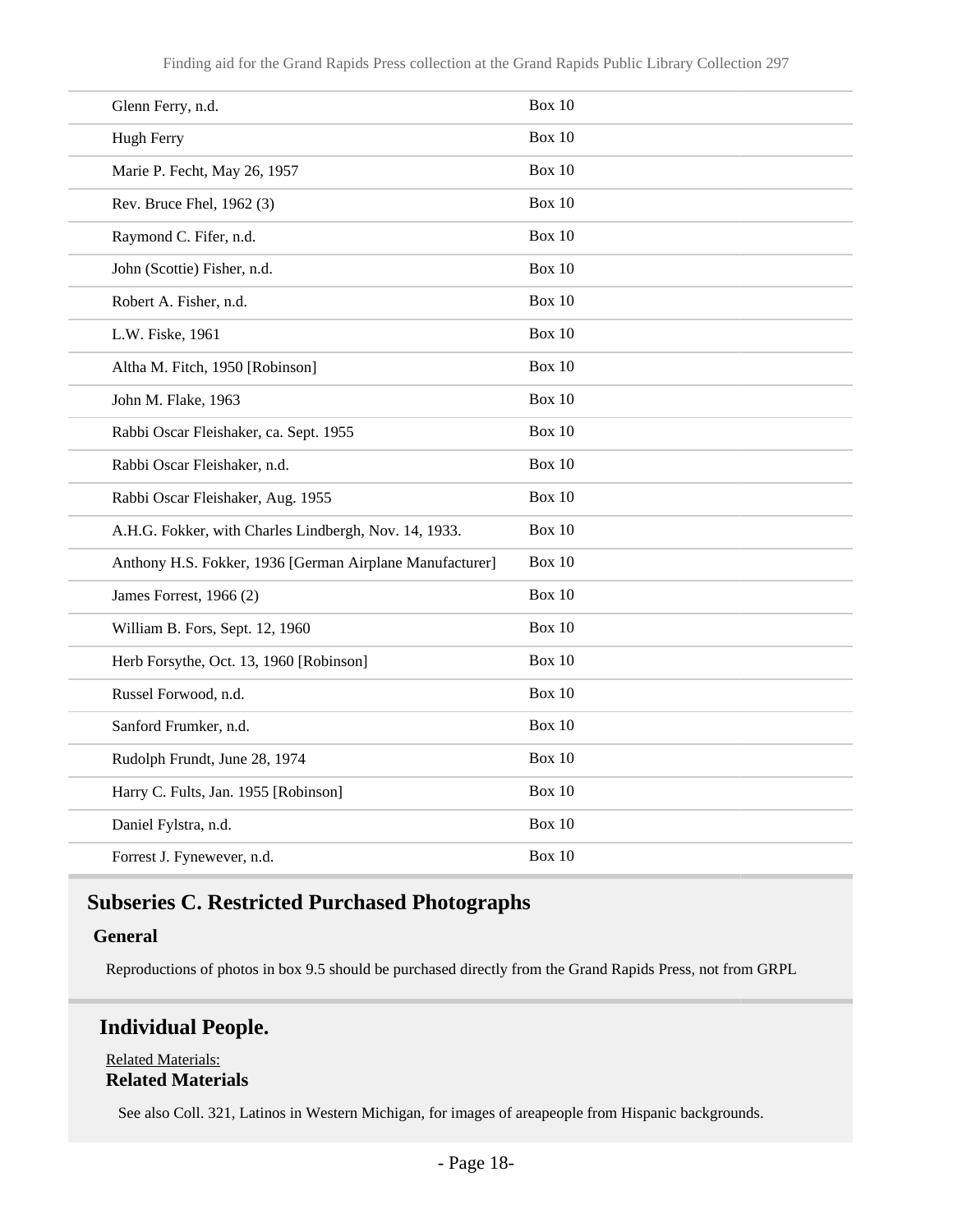#### **Scope and Contents**

Individual People. Images are color unless otherwise indicated.

## **A**

| <b>Title/Description</b>                                                                                                                  | <b>Instances</b> |                     |  |
|-------------------------------------------------------------------------------------------------------------------------------------------|------------------|---------------------|--|
| Bishop William Abney. Bethel Pentecostal Church.Jan. 24,<br>2007, p. A1.P2007.033.1                                                       | Box 9.5          | Folder 1            |  |
| Bishop William F. Abney. Dec. 31, 2006, p.E4.<br>P2007.060.017                                                                            | Box 9.5          | Folder 1            |  |
| Celeste Adams at GRAM. Sep. 30, 2007, p. J1. P2008.37.12                                                                                  | Box 9.5          | Folder 1            |  |
| B                                                                                                                                         |                  |                     |  |
| <b>Title/Description</b>                                                                                                                  | <b>Instances</b> |                     |  |
| Carl Bajema. Grand Valley State University professor. Jan.<br>7, 2001, p. A1. P2006.019.005                                               | Box 9.5          | Folder <sub>2</sub> |  |
| John Bankston, founder Grand Rapids Times. Sept. 23,<br>2006, P. A5. P2007.036.011                                                        | Box 9.5          | Folder <sub>2</sub> |  |
| Mary Benghart. Jan. 10, 1996. pg. A7. Civil Rights. Gay &<br>Lesbian rights. P2006.006                                                    | Box 9.5          | Folder <sub>2</sub> |  |
| Walter Bergman. July 29, 1991. Klu Klux Klan victim and<br>Civil Rights activist. B/w photo P2006.006                                     | Box 9.5          | Folder <sub>2</sub> |  |
| Bert Blake, Superintendent. GR Public Schools, July 1,<br>2002. P2006.006                                                                 | Box 9.5          | Folder <sub>2</sub> |  |
| Rosalyn Bliss, GR City Commissioner. Jan. 1, 2006.<br>P2006.006                                                                           | Box 9.5          | Folder <sub>2</sub> |  |
| Laurel and Chris Burrows wedding photo on Ford Museum<br>lawn during Gerald Ford funeral proceedings. Jan. 7, 2007,<br>p. H5. P2007.037.2 | Box 9.5          | Folder <sub>2</sub> |  |
| George W. Bush, at the grave site of Gerald Ford. Apr. 21,<br>2007, p. A1. P2007.60.5                                                     | Box 9.5          | Folder <sub>2</sub> |  |
| George W. Bush, World Affairs Council event. Apr. 21,<br>2007, p. A9. P2007.60.6                                                          | Box 9.5          | Folder <sub>2</sub> |  |
| George W. Bush, speaking at World Affairs Council event.<br>Apr. 21, 2007, p. A9. P2007.60.7                                              | Box 9.5          | Folder <sub>2</sub> |  |
| George W. Bush, speaking at World Affairs Council event.<br>Apr. 21, 2007, p. A7. P2007.60.9                                              | Box 9.5          | Folder <sub>2</sub> |  |
|                                                                                                                                           |                  |                     |  |

## **C**

**Title/Description Instances**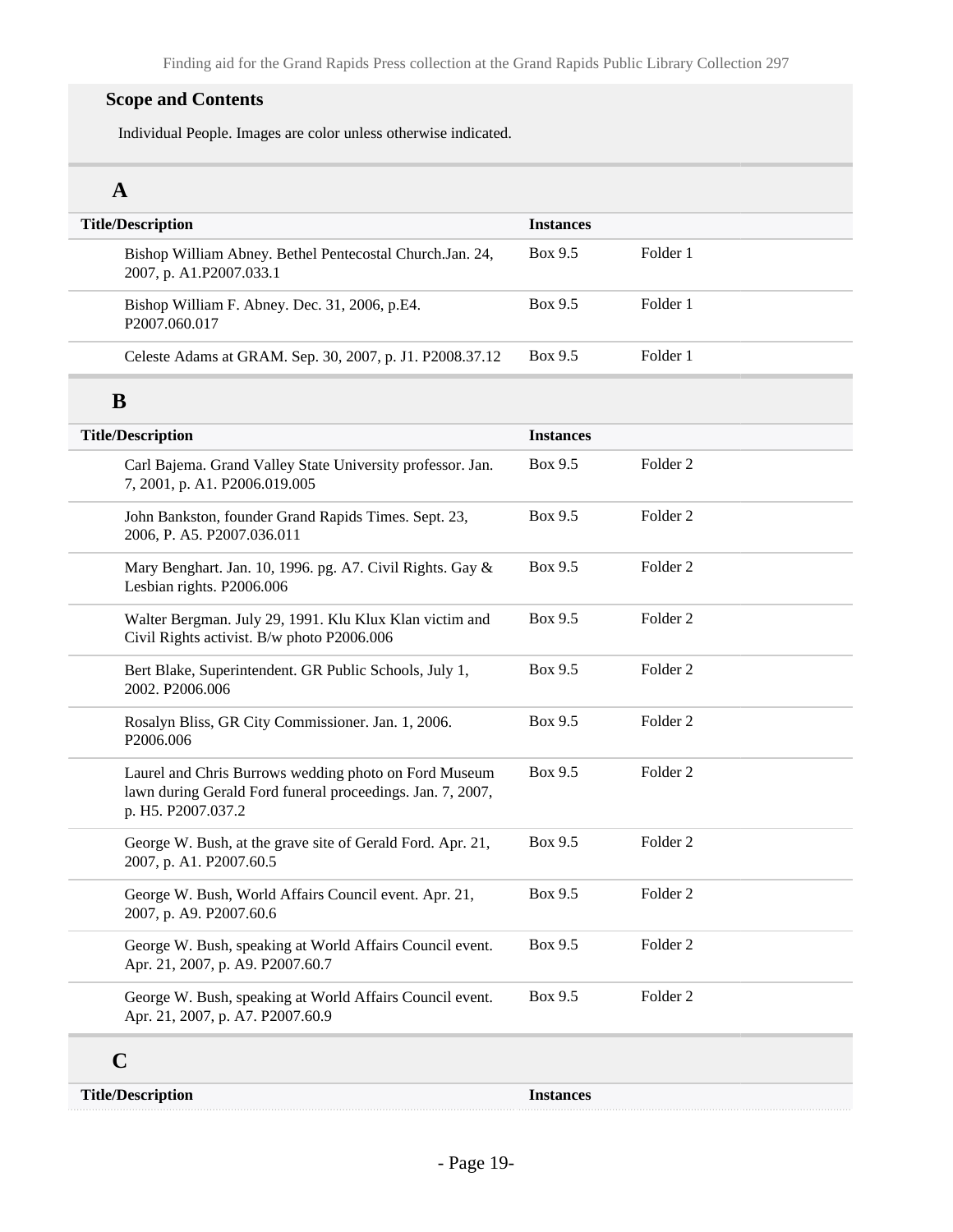| Jimmy Carter at Gerald Ford's funeral. Jan. 4, 2007, p. 7.<br>P2007.038.18                             | Box 9.5          | Folder 3            |  |
|--------------------------------------------------------------------------------------------------------|------------------|---------------------|--|
| Amy Cochran at GRPL Small Business Institute. May 13,<br>2008, p. C1. P2008.110.5                      | Box 9.5          | Folder 3            |  |
| Dr. Robert Connors, president DeVos Children's Hospital.<br>Dec. 9, 2005. P2006.008.1                  | Box 9.5          | Folder 3            |  |
| Paul and Carol Collins in McKay Tower gallery. Oct. 6,<br>2008, p. B4. )P2008.048.3                    | Box 9.5          | Folder <sub>3</sub> |  |
| D                                                                                                      |                  |                     |  |
| <b>Title/Description</b>                                                                               | <b>Instances</b> |                     |  |
| Robert Dean, Democratic State Rep., Dec. 31, 2006, p. E4.<br>P2007.60.4                                | Box 9.5          | Folder 4            |  |
| Richard DeVos, Jan. 1, 2006. P2006.006                                                                 | Box 9.5          | Folder 4            |  |
| Rich DeVos. Sep. 20, 2008, p. B1. P2008.110.10                                                         | Box 9.5          | Folder 4            |  |
| Dick DeVos, Dec. 10, 2006, p. A2. P2007.038.1                                                          | Box 9.5          | Folder 4            |  |
| Dick DeVos, Dec. 31, 2006, p. E4. P2007.60.13                                                          | Box 9.5          | Folder 4            |  |
| Helen DeVos addresses symphony. Nov. 8, 2007, p. A19.<br>P2008.37.16                                   | Box 9.5          | Folder 4            |  |
| Harry Dolan. Grand Rapids Police chief. Aug. 4, 2007, p.<br>A1. P2007.091.4                            | Box 9.5          | Folder 4            |  |
| E                                                                                                      |                  |                     |  |
| <b>Title/Description</b>                                                                               | <b>Instances</b> |                     |  |
| Unprocessed "E" Material                                                                               | Box 9.5          | Folder 5            |  |
| $\mathbf F$                                                                                            |                  |                     |  |
| <b>Title/Description</b>                                                                               | <b>Instances</b> |                     |  |
| Bill and Cecile Fehsenfeld open downtown Schulers. Aug.<br>18, 2007, p.B1. P2008.37.6                  | Box 9.5          | Folder 6            |  |
| Gerald R. Ford, in his office [in Palm Springs]. Jan 14, 2007<br>(reprinted), p. G3. P2007.60.2        | Box 9.5          | Folder 6            |  |
| Gerald R. Ford, on the deck of his Colorado residence. Jan.<br>14, 2007 (reprinted), p. G3. P2007.60.3 | Box 9.5          | Folder 6            |  |
| Gerald R. Ford, posing in front of the Ford Museum. Dec.<br>27, 2007. P2007.035.2                      | Box 9.5          | Folder <sub>6</sub> |  |
| Betty Ford at Amway Grand Plaza in 2000. Jan. 7, 2007, p.<br>H4. P2007.037.3                           | Box 9.5          | Folder 6            |  |
| Betty Ford at Betty Ford Center for Cancer Prevention,                                                 | Box 9.5          | Folder 6            |  |

Betty Ford at Betty Ford Center for Cancer Prevention, Blodgett, in 1997. Jan. 7, 2007, p. H4. P2007.037.4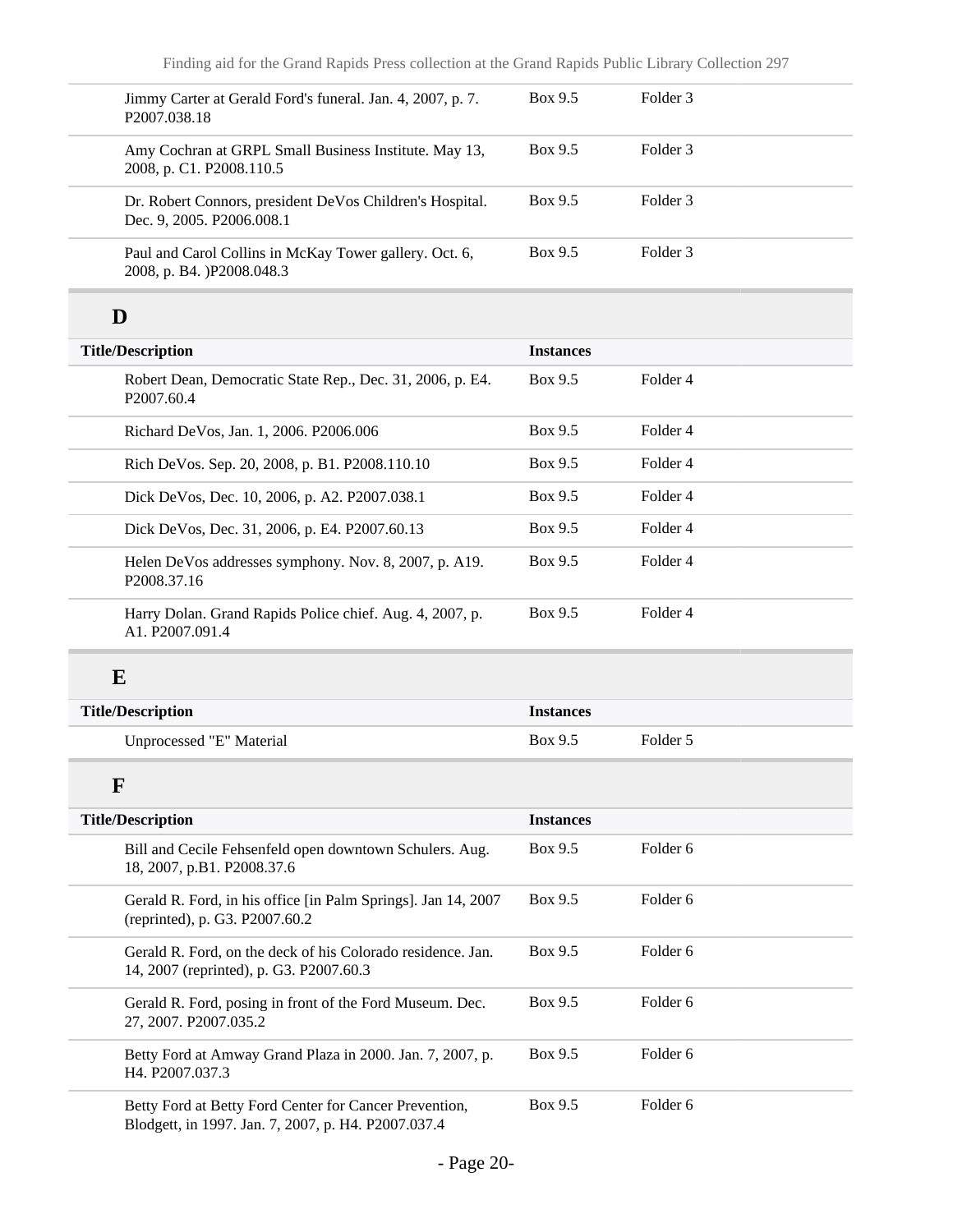| Michael Ford, Ford Museum at time of Gerald Ford's death.<br>Jan. 4, 2007, p. 7. P2007.038.17  | Box 9.5          | Folder <sub>6</sub> |  |
|------------------------------------------------------------------------------------------------|------------------|---------------------|--|
| Steven Ford, Gerald R. Ford's son. Oct. 12, 2006.<br>P2006.63.1                                | Box 9.5          | Folder <sub>6</sub> |  |
| Michael Ford with Gerald Ford stamp. Sep. 1, 2007, p. A4.<br>P2007.093.7                       | Box 9.5          | Folder <sub>6</sub> |  |
| Betty Ford, Grand Rapids Friends, protests war downtown.<br>Apr. 12, 2008, p. C1. P2008.110.2  | Box 9.5          | Folder 6            |  |
| G                                                                                              |                  |                     |  |
| <b>Title/Description</b>                                                                       | <b>Instances</b> |                     |  |
| Sara Glover. Feb. 25, 1995. A3. African American.<br>P2006.006                                 | Box 9.5          | Folder <sub>7</sub> |  |
| Hazel Grant. July 28, 1999. B3. African American.<br>P2006.006                                 | Box 9.5          | Folder <sub>7</sub> |  |
| H                                                                                              |                  |                     |  |
| <b>Title/Description</b>                                                                       | <b>Instances</b> |                     |  |
| Ralph Hauenstein. Dec. 31, 2006, p. E4. P2007.60.15                                            | Box 9.5          | Folder <sub>8</sub> |  |
| Gerrard W. Haworth. Haworth Inc. founder. Sept. 23, 2001,<br>p. F1. P2006.19.6                 | Box 9.5          | Folder <sub>8</sub> |  |
| George Heartwell with family and friends winning election.<br>Aug. 8, 2007, p. A1. P2007.093.1 | Box 9.5          | Folder <sub>8</sub> |  |
| Karen Henry. Civil Rights. P2006.001                                                           | Box 9.5          | Folder <sub>8</sub> |  |
| Representative Peter Hoekstra, Republican, Holland. Aug.<br>27, 2004. P2006.006                | Box 9.5          | Folder <sub>8</sub> |  |
| Hong Yun Zhu. Chinese New Year Dinner Party & Gala<br>Show. Feb. 12, 2007. P2007.033.10        | Box 9.5          | Folder 8            |  |
| Walter Hurley. Catholic Bishop. Dec. 31, 2006, p. E4.<br>P2007.60.17                           | Box 9.5          | Folder <sub>8</sub> |  |
| David Hunting, Sr. Jan. 1, 2006. P2006.006                                                     | Box 9.5          | Folder <sub>8</sub> |  |
| Bishop Walter Hurley, GR Catholic Diocese. Jan. 1, 2006.<br>P2006.006.                         | Box 9.5          | Folder <sub>8</sub> |  |
| I                                                                                              |                  |                     |  |
| <b>Title/Description</b>                                                                       | <b>Instances</b> |                     |  |
| No Holdings                                                                                    | Box 9.5          | Folder 9            |  |
| ${\bf J}$                                                                                      |                  |                     |  |
| <b>Title/Description</b>                                                                       | <b>Instances</b> |                     |  |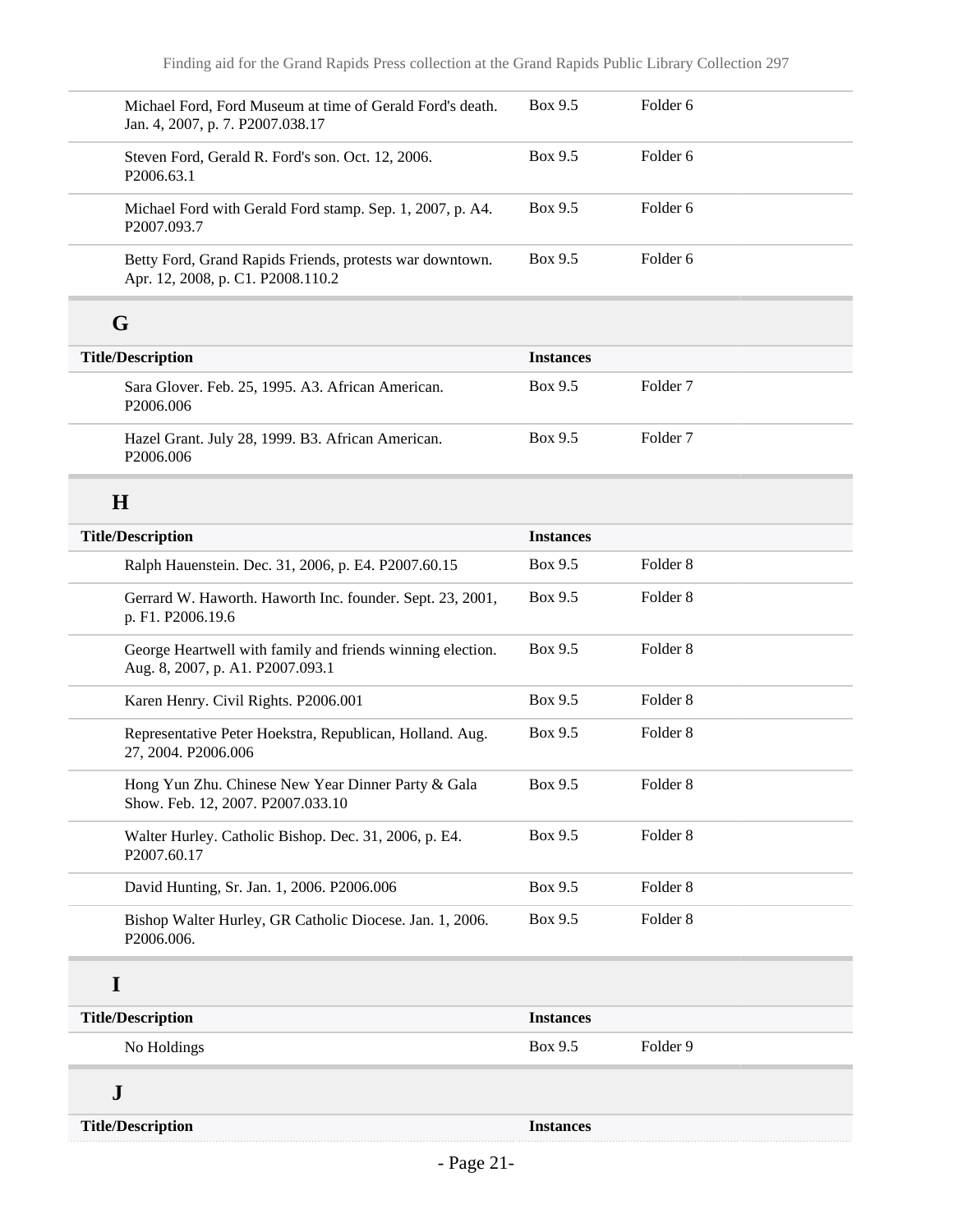| Randal Jelks. Jan. 15, 2006. P2006.008.3                                                             | Box 9.5          | Folder 10 |  |
|------------------------------------------------------------------------------------------------------|------------------|-----------|--|
| Dr. Edward Allen Jones Jr. Giants Award. Jan. 4, 2006.<br>P2006.0008.4                               | Box 9.5          | Folder 10 |  |
| $\mathbf K$                                                                                          |                  |           |  |
| <b>Title/Description</b>                                                                             | <b>Instances</b> |           |  |
| Marjorie Koster, artists, n.d. B/w. P2006.001                                                        | Box 9.5          | Folder 11 |  |
| Robert Kozminski. Graveside service for police officer. Jul.<br>14, 2007. p. A5. P2007.091.1         | Box 9.5          | Folder 11 |  |
| Joanne and Roman Kunecki. Polish festival. Aug. 25, 2007,<br>p. A3. P2007.093.4                      | Box 9.5          | Folder 11 |  |
| L                                                                                                    |                  |           |  |
| <b>Title/Description</b>                                                                             | <b>Instances</b> |           |  |
| Daniel Lampkins. July 11, 1969. pg. 2. African American.<br>P2006.006                                | Box 9.5          | Folder 12 |  |
| Terri Lynn Land. Michigan Secretary of State. Dec. 31,<br>2006. p. B2. P2007.035.3                   | Box 9.5          | Folder 12 |  |
| Lee Larson. Sept. 6, 2002. A1. Civil Right. Deaf, ear<br>implants. P2006.006                         | Box 9.5          | Folder 12 |  |
| Jim Lucas. Gay & Lesbian Rights. P2006.001                                                           | Box 9.5          | Folder 12 |  |
| M                                                                                                    |                  |           |  |
| <b>Title/Description</b>                                                                             | <b>Instances</b> |           |  |
| Ollie Marions, retires from the Amwy Grand Plaza after 55<br>years. Aug. 18, 2007, p. D1. P2008.37.5 | Box 9.5          | Folder 13 |  |
| Floyd Mayweather, Jr. Boxing champ. 1/1/2006. P2006.006                                              | Box 9.5          | Folder 13 |  |
| Lena & Fred Meijer. Meijer Gardens 10th Anniversary Gala.<br>Legacy Award. Apr. 20, 2005. P2006.006  | Box 9.5          | Folder 13 |  |
| Con Moelling, participant in peace vigil. Apr. 21, 2007.<br>P2007.60                                 | Box 9.5          | Folder 13 |  |
| Rev. Dennis Morrow. Urban Archaeologist. May 14, 1999,<br>p. C1. P2006.19.2                          | Box 9.5          | Folder 13 |  |
| Mark Murray, Grand Valley State University president. Jan.<br>4, 2006. P2006.008.2                   | Box 9.5          | Folder 13 |  |
| Floyd Mayweather Jr. wearing championship belt. Jul. 6,<br>2008, p. A15. P2008.110.7                 | Box 9.5          | Folder 13 |  |

**Title/Description Instances**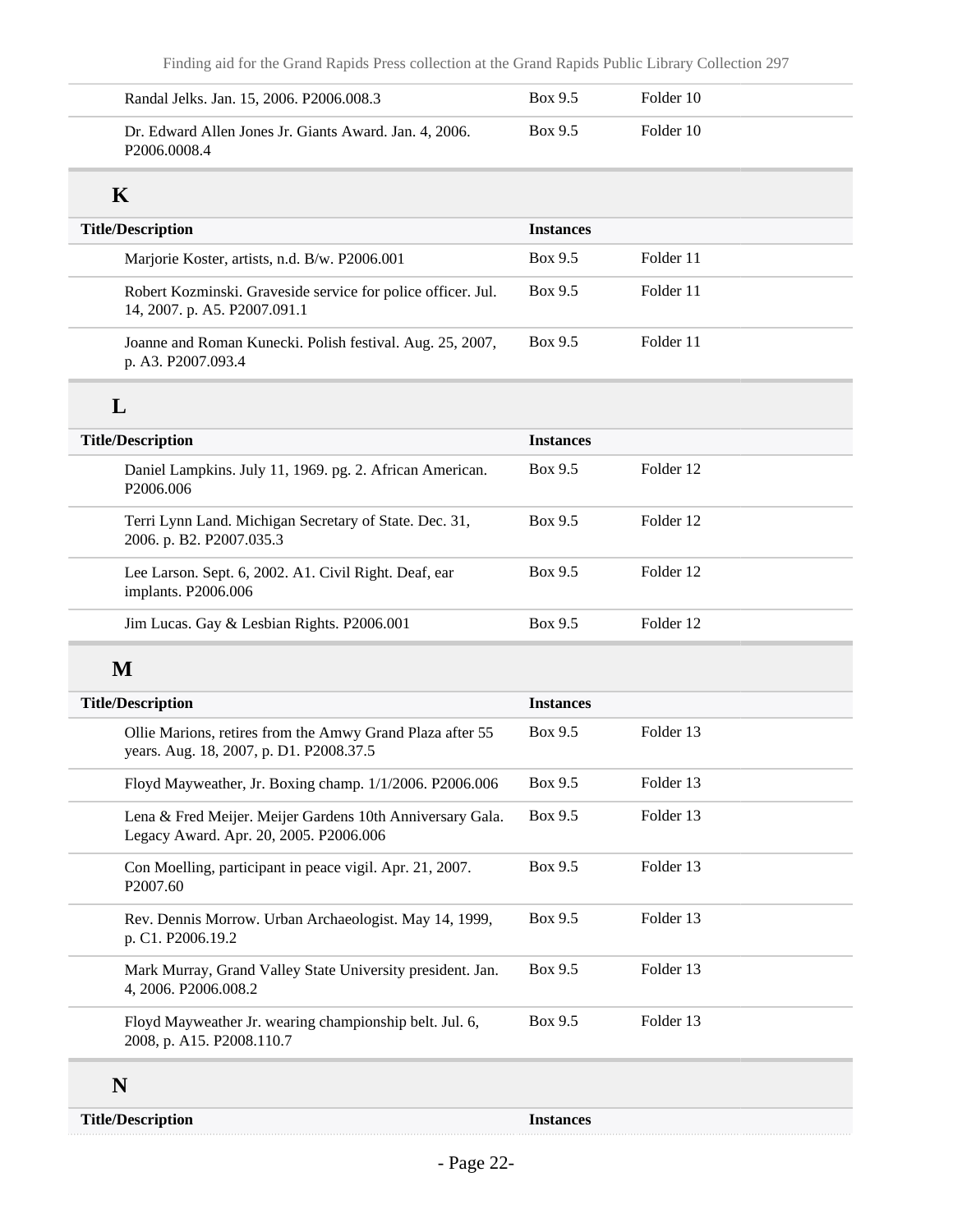| Janet Neff, Judge. Dec. 31, 2006, p. E4. P2007.60.14                                                       | Box 9.5          | Folder 14 |  |
|------------------------------------------------------------------------------------------------------------|------------------|-----------|--|
| Sophie Ni, Chinese New Year Dinner Party & Gala Show.<br>Feb. 12, 2007, p. B1. P2007.033.9                 | Box 9.5          | Folder 14 |  |
| O                                                                                                          |                  |           |  |
| <b>Title/Description</b>                                                                                   | <b>Instances</b> |           |  |
| Barack Obama campaigns on Calder Plaza. Oct. 3, 2008, p.<br>A5. P2009.048.5 and P2009.048.7                | Box 9.5          | Folder 15 |  |
| Barack Obama campaigns on Calder Plaza. Oct. 3, 2008,<br>A1.2009.048.                                      | Box 9.5          | Folder 15 |  |
| ${\bf P}$                                                                                                  |                  |           |  |
| <b>Title/Description</b>                                                                                   | <b>Instances</b> |           |  |
| Steve Pigeon making a basket at Goodwillie Environmental<br>School. Sept. 29, 2008, p. B2. P2008.110.13    | Box 9.5          | Folder 16 |  |
| Eugene Proctor, director of Baxter Community Center. Mar.<br>24, 2007, p. A1. P2007.60.10                  | Box 9.5          | Folder 16 |  |
| Q                                                                                                          |                  |           |  |
| <b>Title/Description</b>                                                                                   | <b>Instances</b> |           |  |
| Unprocessed "Q" Material                                                                                   | Box 9.5          | Folder 17 |  |
| $\mathbf R$                                                                                                |                  |           |  |
| <b>Title/Description</b>                                                                                   | <b>Instances</b> |           |  |
| Rev. Clifton Rhodes Jr. at Wedgwood Park. Aug. 18, 2007,<br>p. D1. P2008.                                  | Box 9.5          | Folder 18 |  |
| Levi Rickert at New Branches School. Mar. 22, 2008, p. A6,<br>P2008.110.1                                  | Box 9.5          | Folder 18 |  |
| Stella Royce. Mar. 25, 2007, p. D10. P2007.60.11                                                           | Box 9.5          | Folder 18 |  |
| Barbara Roelofs in her Heritage Hill home. Oct. 4, 2008, p.<br>A3. P2009.048.4                             | Box 9.5          | Folder 18 |  |
| S                                                                                                          |                  |           |  |
| <b>Title/Description</b>                                                                                   | <b>Instances</b> |           |  |
| Fred Sebulske winning Grand Awards. 10/16/2006, p. D8.<br>P2006.063.2                                      | Box 9.5          | Folder 19 |  |
| Peter Secchia and ceremonial beam atop MSU College of<br>Human Medecine. Apr. 22, 2008, p. B3. P2008.110.3 | Box 9.5          | Folder 19 |  |
| Rev. Marvin and MaLinda Sapp. Jan. 23, 2008, p. B3.<br>P2008.036.1                                         | Box 9.5          | Folder 19 |  |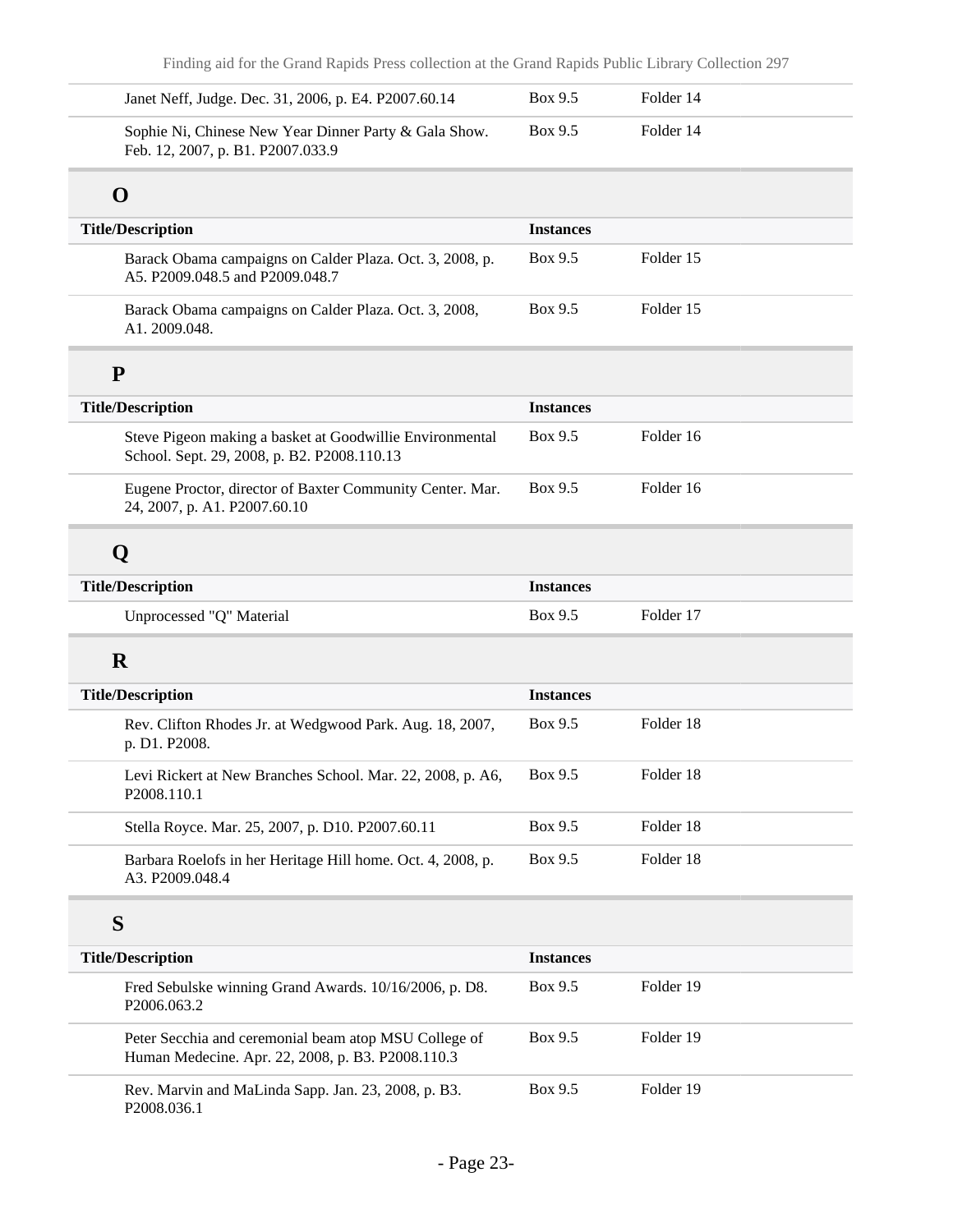Jeff Swanson, Civil Libertarian of the Year. 2000-12-04. P2006.19.1

Box 9.5 Folder 19

| <b>Title/Description</b>                                                                                | <b>Instances</b> |                      |
|---------------------------------------------------------------------------------------------------------|------------------|----------------------|
| Joel Tanis. Dec. 31, 2006, p. E4. P2007.60.16                                                           | Box 9.5          | Folder 20            |
| Bernard Taylor, Jr. GR Public Schools superintendent. Mar.<br>1, 2008, p. A11. P2008.035.3              | Box 9.5          | Folder 20            |
| Rodney Torreson, poet laureate. Apr. 29, 2007, p. J5.<br>P2008.37.3                                     | Box 9.5          | Folder 20            |
| Patricia and Jumah Toure, naturalization ceremony, Meijer<br>Gardens. Aug. 23, 2007, p. B1. P2007.093.3 | Box 9.5          | Folder 20            |
| Herschell Turner, artist and athlete. Dec. 10, 2006, p. J1.<br>P2007.036.10                             | Box 9.5          | Folder 20            |
| U                                                                                                       |                  |                      |
| <b>Title/Description</b>                                                                                | <b>Instances</b> |                      |
| No Holdings                                                                                             | Box 9.5          | Folder 21            |
| $\overline{\mathbf{V}}$                                                                                 |                  |                      |
| <b>Title/Description</b>                                                                                | <b>Instances</b> |                      |
| Chris and Lisa Van Allsburg in Rhode Island. Dec. 8, 2007,<br>p. C1. P2008.037.1                        | Box 9.5          | Folder <sub>22</sub> |
| Chris Van Allsburg signs books at GRAM. Oct. 1, 2007, p.<br>B1. P2008.37.13                             | Box 9.5          | Folder 22            |
| Dave Van Andel in front of Van Andel Institute. Oct. 8,<br>2006, p. A1. P2006.063.3                     | Box 9.5          | Folder 22            |
| Richard VanderVeen. Jan. 18, 2004, p. J4. P2006.19.3                                                    | Box 9.5          | Folder <sub>22</sub> |
|                                                                                                         | Box 9.5          | Folder 22            |

### **Title/Description Instances** Nicole Wilberding

Related Materials: **Related Materials**

See Lee Larson.

Box 9.5 Folder 23

Box 9.5 Folder 23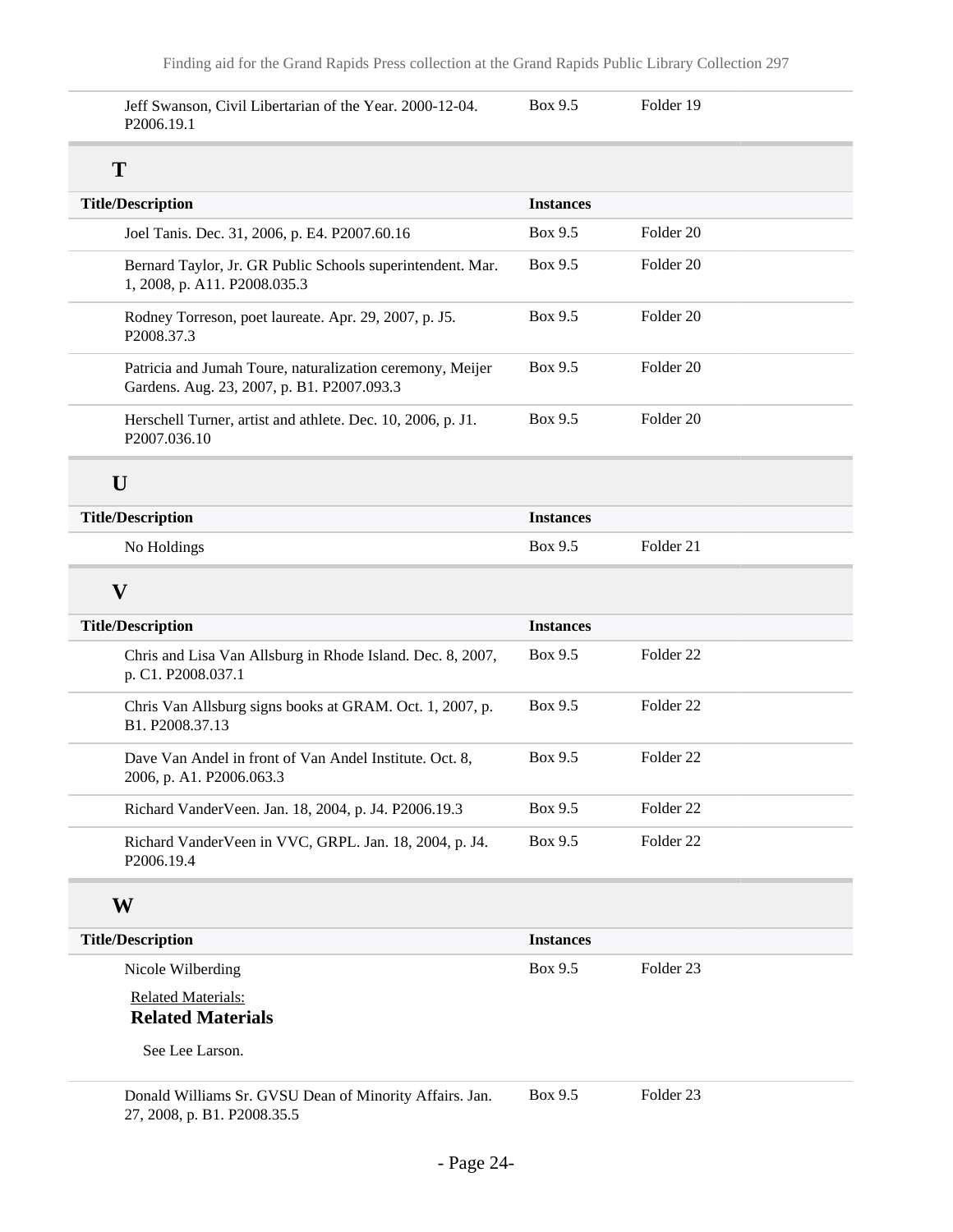| Michael Woroniecki, street preacher. Sep. 23, 2008, p. B1.<br>P2008.110.11                                                               | Box 9.5          | Folder <sub>23</sub> |
|------------------------------------------------------------------------------------------------------------------------------------------|------------------|----------------------|
| X                                                                                                                                        |                  |                      |
| <b>Title/Description</b>                                                                                                                 | <b>Instances</b> |                      |
| No Holdings                                                                                                                              | Box 9.5          | Folder 24            |
| Y                                                                                                                                        |                  |                      |
| <b>Title/Description</b>                                                                                                                 | <b>Instances</b> |                      |
| Unprocessed "Y" Material                                                                                                                 | Box 9.5          | Folder <sub>25</sub> |
| $\mathbf{Z}$                                                                                                                             |                  |                      |
| <b>Title/Description</b>                                                                                                                 | <b>Instances</b> |                      |
| Unprocessed "Z" Material                                                                                                                 | Box 9.5          | Folder <sub>26</sub> |
| <b>People in Groups</b>                                                                                                                  |                  |                      |
| <b>Title/Description</b>                                                                                                                 | <b>Instances</b> |                      |
| Bravo Supermarket. Jenry Eduardo, Martha Moya-Eduardo<br>and Blas Chalas. Feb. 16, 2007. P2007.041.1                                     | Box 9.6          | Folder <sub>27</sub> |
| Reuben Smartt and Elias Lumpkins. Nov. 10, 2007, p. C2.<br>P2008.37.2                                                                    | Box 9.6          | Folder <sub>27</sub> |
| Grand Rapids Firefighters. N. Gravelyn, M. Skrycki, L.<br>Knapp. Dec. 6, 1984. P2006.008.5                                               | Box 9.6          | Folder 27            |
| Bob Woodrick and Sonya Hughes celebrate Institute<br>for Healing Racism anniversary. Apr. 24, 2008, p. B1.<br>P2008.110.4                | Box 9.6          | Folder <sub>27</sub> |
| Virginia Moralez and Lisa Mona at Clinica Santa Maria. Jul.<br>25, 2008, p. B1. P2008.110.8                                              | Box 9.6          | Folder 27            |
| John McCain and Sarah Palin at GRCC. Sep. 18, 2008, p. A5.<br>P2008.110.9                                                                | Box 9.6          | Folder 27            |
| Bishop Walter Hurley and Peter Wege at dedication of<br>Cathedral Square. Sep. 24, 2008, p. B1. P2008.110.12                             | Box 9.6          | Folder 27            |
| Gerald R. Ford Funeral events                                                                                                            | Box 9.6          | Folder 27            |
| Gerald R. Ford funeral in California Casket and guards. Dec.<br>30, 2006, p. A1. P2007.035.10                                            | Box 9.6          | Folder 27            |
| Gerald R. Ford and Paul Collins before Collins' mural in Ford<br>airport. Dec. 27, 2006, p. 15. P2007.036.4                              | Box 9.6          | Folder 27            |
| Gerald R. Ford w/boy scouts at the Gerald R. Ford Council<br>of the Boy Scouts in Walker, Michigan. Dec. 27, 2006, p. 15.<br>P2007.036.5 | Box 9.6          | Folder 27            |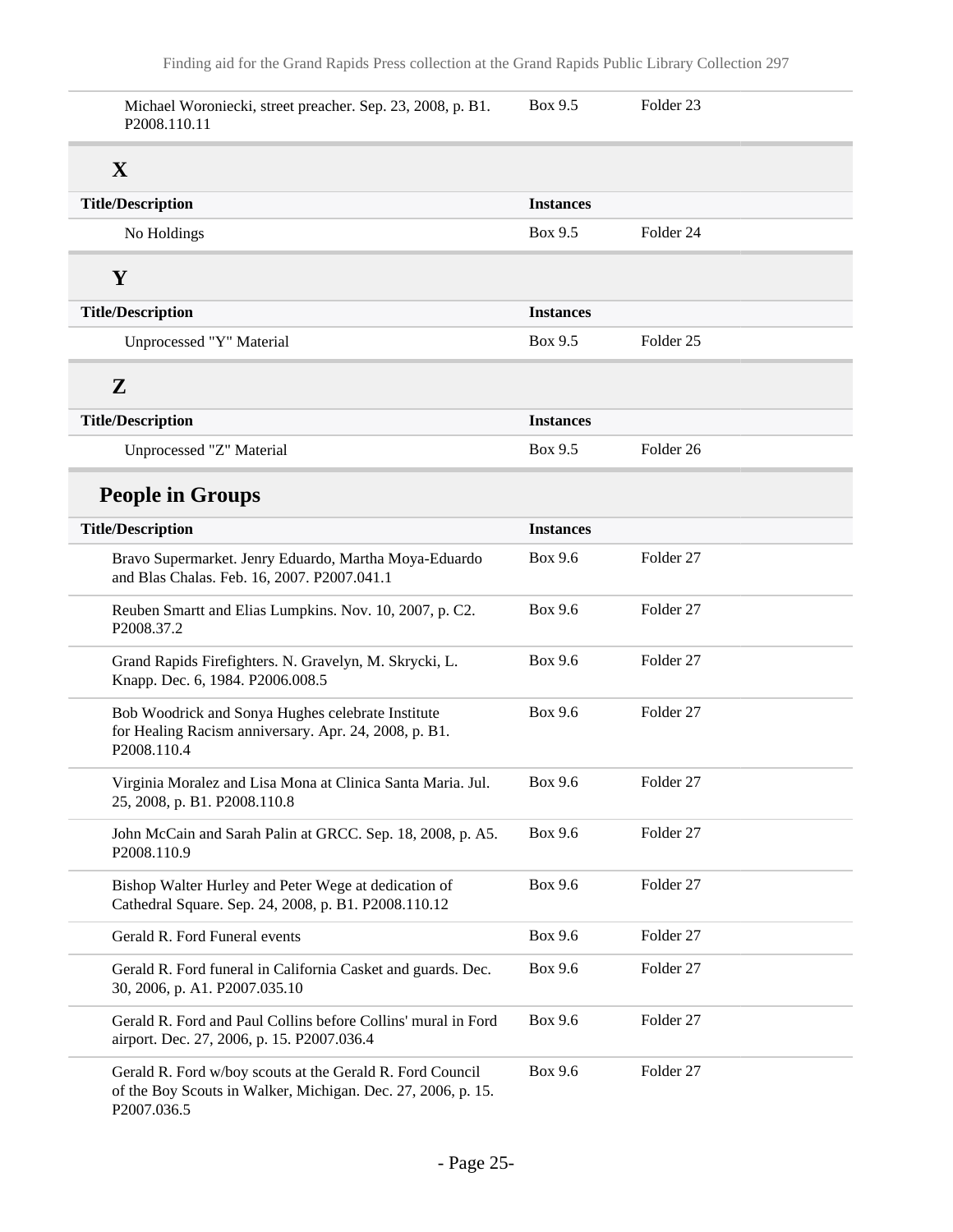| Gerald R. Ford funeral in Washington: With dignitaries. Jan.<br>3, 2007, p. A5. P2007.035.5                                          | Box 9.6        | Folder 27            |
|--------------------------------------------------------------------------------------------------------------------------------------|----------------|----------------------|
| Betty Ford and sons. Jan. 2, 2007, p. A1P2007.035.6                                                                                  | Box 9.6        | Folder 27            |
| With visitors. Jan. 1, 2007, p. A1 P2007.035.9                                                                                       | Box 9.6        | Folder 27            |
| Ford family entering Capitol building. Dec. 31, 2006, p. A16.<br>P2007.036.2                                                         | Box 9.6        | Folder 27            |
| Betty on stairs as casket enters Capitol. Dec. 31, 2006, p. A16.<br>P2007.036.3                                                      | <b>Box 9.6</b> | Folder 27            |
| Gerald R. Ford funeral procession in Grand Rapids: Bob<br>Bianchi and veterans watch procession. Jan. 3, 2007, p. A2.<br>P2007.035.7 | Box 9.6        | Folder 27            |
| Wolverine Construction workers watch procession. Jan. 3,<br>2007, p. A4. P2007.035.4                                                 | Box 9.6        | Folder 27            |
| Jim and Cole Witte hang flags. Jan. 2, 2007, p. A5.<br>P2007.035.8                                                                   | Box 9.6        | Folder 27            |
| Bill Dawson places a flag in front of Ford Museum. Dec. 27,<br>2006, p. A11. P2007.036.1                                             | Box 9.6        | Folder 27            |
| Ford family outside Ford Museum. Jan. 3, 2007, p. A3.<br>P2007.036.6                                                                 | Box 9.6        | Folder 27            |
| Hearse in front of Ford Federal Building. Jan. 3,2007, p.A3.<br>P2007.036.7                                                          | Box 9.6        | Folder 27            |
| Ford Museum lawn. Jan. 7, 2007, p. H5. P2007.037.1                                                                                   | Box 9.6        | Folder 27            |
| Procession on Bridge Street. Jan. 7, 2007, p. H1. P2007.037.5                                                                        | Box 9.6        | Folder 27            |
| People lining street. Jan. 4, 2007, p. A2.P2007.038.6                                                                                | Box 9.6        | Folder 27            |
| Hearse on Bridge Street. Jan. 4, 2007, p. A3. P2007.038.8                                                                            | Box 9.6        | Folder 27            |
| Casket nearing burial site. Jan. 4, 2007, p. A3. P2007.038.9                                                                         | Box 9.6        | Folder <sub>27</sub> |
| Scouts saluting. Jan. 4, 2007, p. 4. P2007.038.14                                                                                    | Box 9.6        | Folder 27            |
| Close up of crowd. Jan. 4, 2007, p. 8. P2007.038.20                                                                                  | <b>Box 9.6</b> | Folder 27            |
| Boy Scout saluting. Jan. 4, 2007, p. 8. P2007.038.21                                                                                 | Box 9.6        | Folder 27            |
| Woman holding "Welcome Home" sign. Jan. 4, 2007, p. 8.<br>P2007.038.22                                                               | <b>Box 9.6</b> | Folder 27            |
| Crowd watching hearse pass. Jan. 4, 2007, p. 8. P2007.038.23                                                                         | Box 9.6        | Folder 27            |
| Crowd watching hearse pass. Jan. 4, 2007, p. 8. P2007.038.24                                                                         | Box 9.6        | Folder 27            |
| Crowd in line to view casket at Ford Museum. Jan. 4, 2007, p.<br>B2. P2007.038.26                                                    | <b>Box 9.6</b> | Folder 27            |
| Crowd watching funeral procession. Jan. 4, 2007, p. B1.<br>P2007.038.27                                                              | <b>Box 9.6</b> | Folder 27            |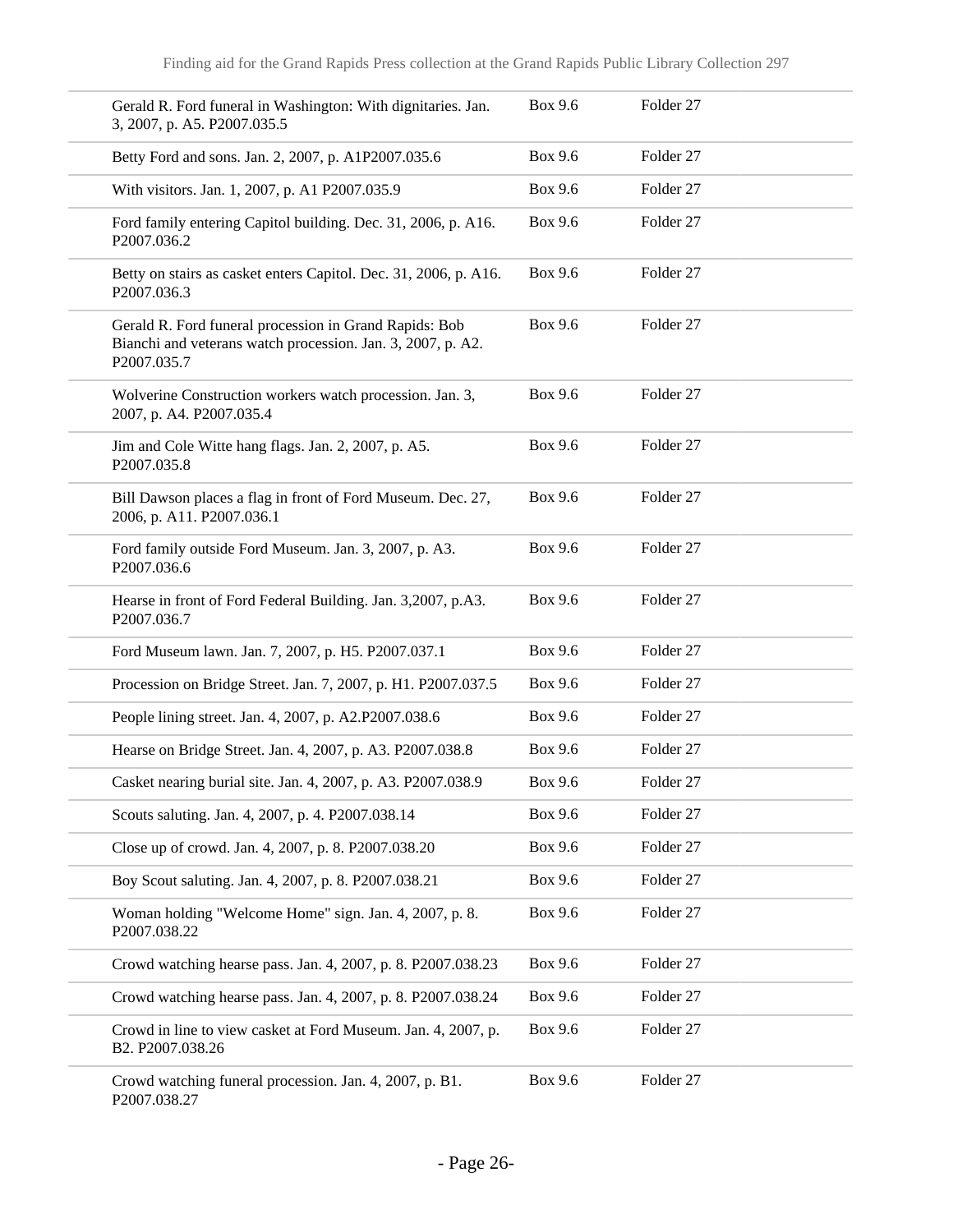| Boy Scout Troop 219 saluting funeral procession. Jan. 4,<br>2007, p. B1. P2007.038.28                                                         | Box 9.6 | Folder <sub>27</sub> |  |
|-----------------------------------------------------------------------------------------------------------------------------------------------|---------|----------------------|--|
| Gerald R. Ford funeral in Grand Rapids: Man in pew at Grace<br>Episcopal holding program. Jan. 7, 2007, p. H1. P2007.037.6                    | Box 9.6 | Folder <sub>27</sub> |  |
| Fighter jets in air. Jan. 5, 2007, p. B1. P2007.038.2                                                                                         | Box 9.6 | Folder 27            |  |
| People visiting burial site. Jan. 5, 2007, p. A1. P2007.038.3                                                                                 | Box 9.6 | Folder <sub>27</sub> |  |
| Ford family visiting burial site. Jan. 5, 2007, p. A1.<br>P2007.038.4                                                                         | Box 9.6 | Folder 27            |  |
| View of service inside Grace Episcopal Church.Jan. 4, 2007,<br>p. A1. P2007.038.5                                                             | Box 9.6 | Folder <sub>27</sub> |  |
| Richard Norton Smith speaking. Jan. 4, 2007, p. A3.<br>P2007.038.7                                                                            | Box 9.6 | Folder 27            |  |
| Donald Rumsfeld near casket. Jan. 4, 2007, p. A3.<br>P2007.038.10                                                                             | Box 9.6 | Folder 27            |  |
| Choir singing in church. Jan. 4, 2007, p. A3. P2007.038.11                                                                                    | Box 9.6 | Folder <sub>27</sub> |  |
| Fighter jets in air. Jan. 4, 2007, p. 4. P2007.038.2                                                                                          | Box 9.6 | Folder 27            |  |
| Canons firing. Jan. 4, 2007, p. 4. P2007.038.13                                                                                               | Box 9.6 | Folder <sub>27</sub> |  |
| Visitors in line outside Ford Museum. Jan. 4, 2007, p. 5.<br>P2007.038.15                                                                     | Box 9.6 | Folder <sub>27</sub> |  |
| Visitors viewing Gerald Ford's casket inside Ford Museum.<br>Jan. 4, 2007, p.5. P2007.038.16                                                  | Box 9.6 | Folder 27            |  |
| Ford's grandchildren (Sarah Ford Goodfellow, Christian<br>Gerald Ford, Tyne Vance Berlanga) at his casket. Jan. 4, 2007,<br>p.5. P2007.038.19 | Box 9.6 | Folder <sub>27</sub> |  |
| Honor guard carries casket outside Grace Episcopal. Jan. 4,<br>2007, p. 5. P2007.038.25                                                       | Box 9.6 | Folder 27            |  |
| Dedication of Police Headquarters at City Centre. Aug. 26,<br>2007, p. A19. P2007.093.5                                                       | Box 9.6 | Folder 27            |  |
| Devin Belk, GR Police Chief, and James Farris, Deputy Chief.<br>Feb. 5, 2008, p. A1. P2008.035.8                                              | Box 9.6 | Folder 27            |  |
| Grand Rapids Symphony. Deborah-Henson Conant andDavid<br>Lockington. Feb. 11, 2007, p. A1. P2007.033.8                                        | Box 9.6 | Folder 27            |  |
| Grand Valley Indian PowWow. Sep. 9, 2007, p. B1.<br>P2007.093.9                                                                               | Box 9.6 | Folder 27            |  |
| Peninsular Club 125th Anniversary Open House. Peter Wege,<br>Dr. Bill Wagner, Mary Ann Keeler. Jan. 29, 2007, p. B5.<br>P2007.033.2           | Box 9.6 | Folder 27            |  |
| Protestors of George W. Bush speech at World Affairs<br>Council. Apr. 21, 2007, p.A8. P2007.60.12                                             | Box 9.6 | Folder 27            |  |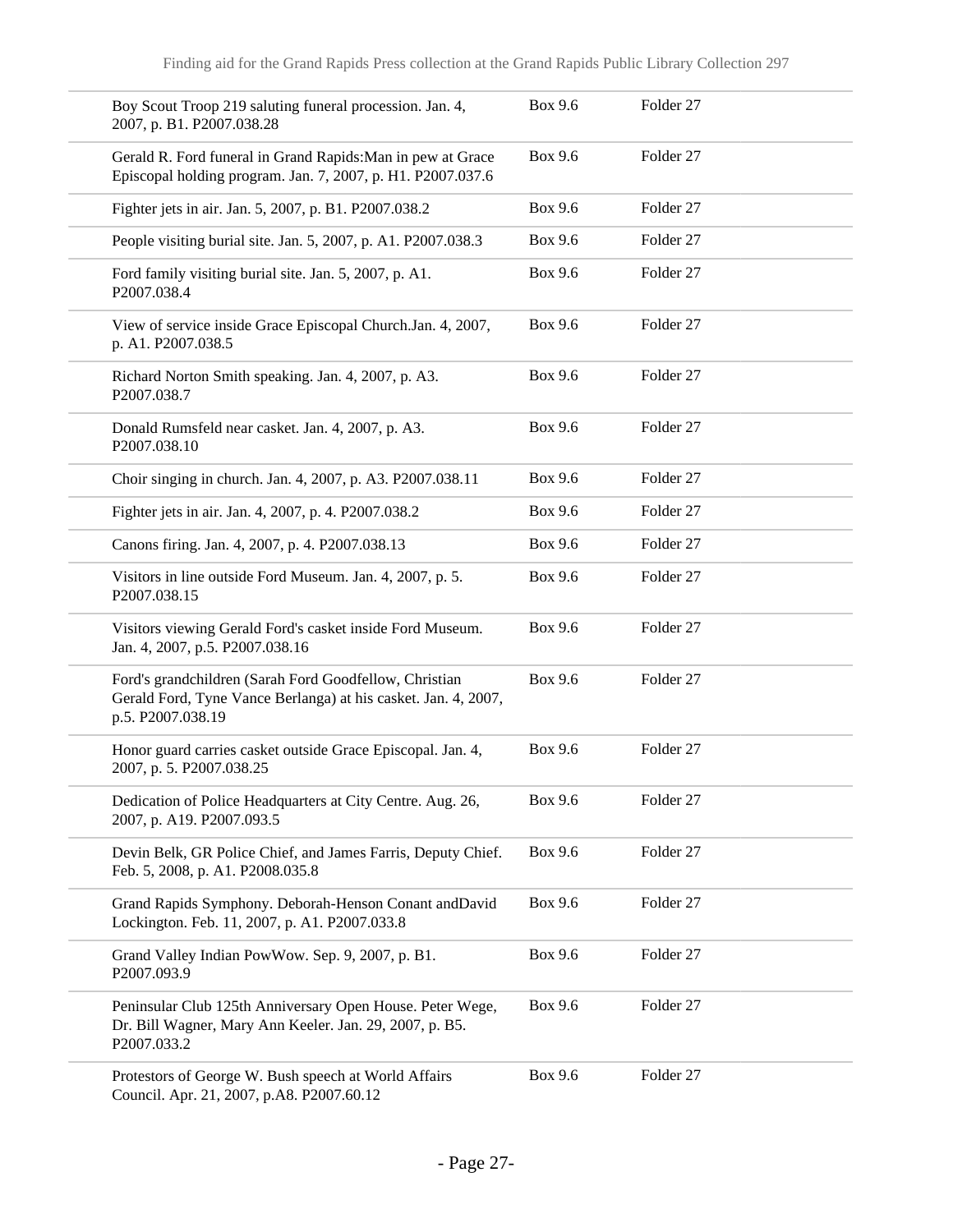| Van Andel Institute. Casey Wondergem, John Engler, Jay Van<br>Andel, Gerald Ford and David Van Andel. Oct. 8, 2006, p. A1                               | Box 9.6          | Folder <sub>27</sub> |
|---------------------------------------------------------------------------------------------------------------------------------------------------------|------------------|----------------------|
| Bruce Zeeuw, Lauran Bittinger and Jimmie Stagger perform at<br>fundraiser for WYCE. Dec. 10, 2006, p. C6. P2007.036.9                                   | Box 9.6          | Folder <sub>27</sub> |
| Jimmie Stagger, Junior Valentine, Hank Mowery, James<br>Reeser and John Gist. Aug. 5, 2007, p. C3. P2007.091.5                                          | <b>Box 9.6</b>   | Folder 27            |
| West Michigan Hispanic Chamber of Commerce. Tom<br>Almonte, Ramon Berlanga, Melissa Rincones. Aug. 8, 2007,<br>p. C1. P2007.093.2                       | Box 9.6          | Folder 27            |
| World Affairs Council event with George W. Bush speaking,<br>shot of crowd. Apr. 21, 2007, p. A9. P2007.60.8                                            | Box 9.6          | Folder <sub>27</sub> |
| Meijer carpool incentive with Jennifer Granholm, Hank<br>Meijer and Dept. of Transportation director, Kirk Steudle. Oct.<br>4, 2008, p. B2. P2009.048.1 | Box 9.6          | Folder <sub>27</sub> |
| Carl Levin and Jack Hoogendyk debate. Oct. 20, 2008, p. B1.<br>P2009.048.2                                                                              | Box 9.6          | Folder <sub>27</sub> |
| <b>Buildings</b>                                                                                                                                        |                  |                      |
| <b>Title/Description</b>                                                                                                                                | <b>Instances</b> |                      |
| Hispanic Center of West Michigan. Oct. 21, 2006, p. A6.<br>P2006.063.5                                                                                  | Box 9.6          | Folder <sub>28</sub> |
| Michigan State University medical school site. Oct. 21, 2006,<br>p. A3. P2006.063.6                                                                     | Box 9.6          | Folder <sub>28</sub> |
| Michigan State University medical school site. Feb. 29, 2008,<br>p. B3. P2008.035.1                                                                     | Box 9.6          | Folder <sub>28</sub> |
| DeVos Children's Hospital construction with Rich DeVos in<br>foreground. Sep. 30, 2007, p. A1. P2008.37.11                                              | Box 9.6          | Folder <sub>28</sub> |
| Grand Rapids Art Museum Construction on Monroe, 2005.<br>Story date unknown. P2005.032.                                                                 | Box 9.6          | Folder <sub>28</sub> |
| Grand Rapids Art Museum on Monroe. Sep. 23, 2007, p. C2.<br>P2008.37.10                                                                                 | Box 9.6          | Folder 28            |
| DeVos Hall interior during GR Symphony Gala awards. Nov.<br>8, 2007, p. A19. P2008.37.17-P2008.37.18                                                    | Box 9.6          | Folder 28            |
| Dedication of GRAM on Monroe. Oct. 5, 2007, p. B1.<br>P2008.37.14                                                                                       | Box 9.6          | Folder 28            |
| ICCF/Restored D.A. Blodgett Home building on Cherry. Oct.<br>26, 2007, p. B1. P2008.37.15                                                               | Box 9.6          | Folder 28            |
| The Peninsular Club. Mar. 12, 2008, p. C2. P2008.035.2                                                                                                  | Box 9.6          | Folder 28            |
| Towers Medical Building construction site. Dec. 31, 2006. p.<br>B1. P2007.036.8                                                                         | Box 9.6          | Folder 28            |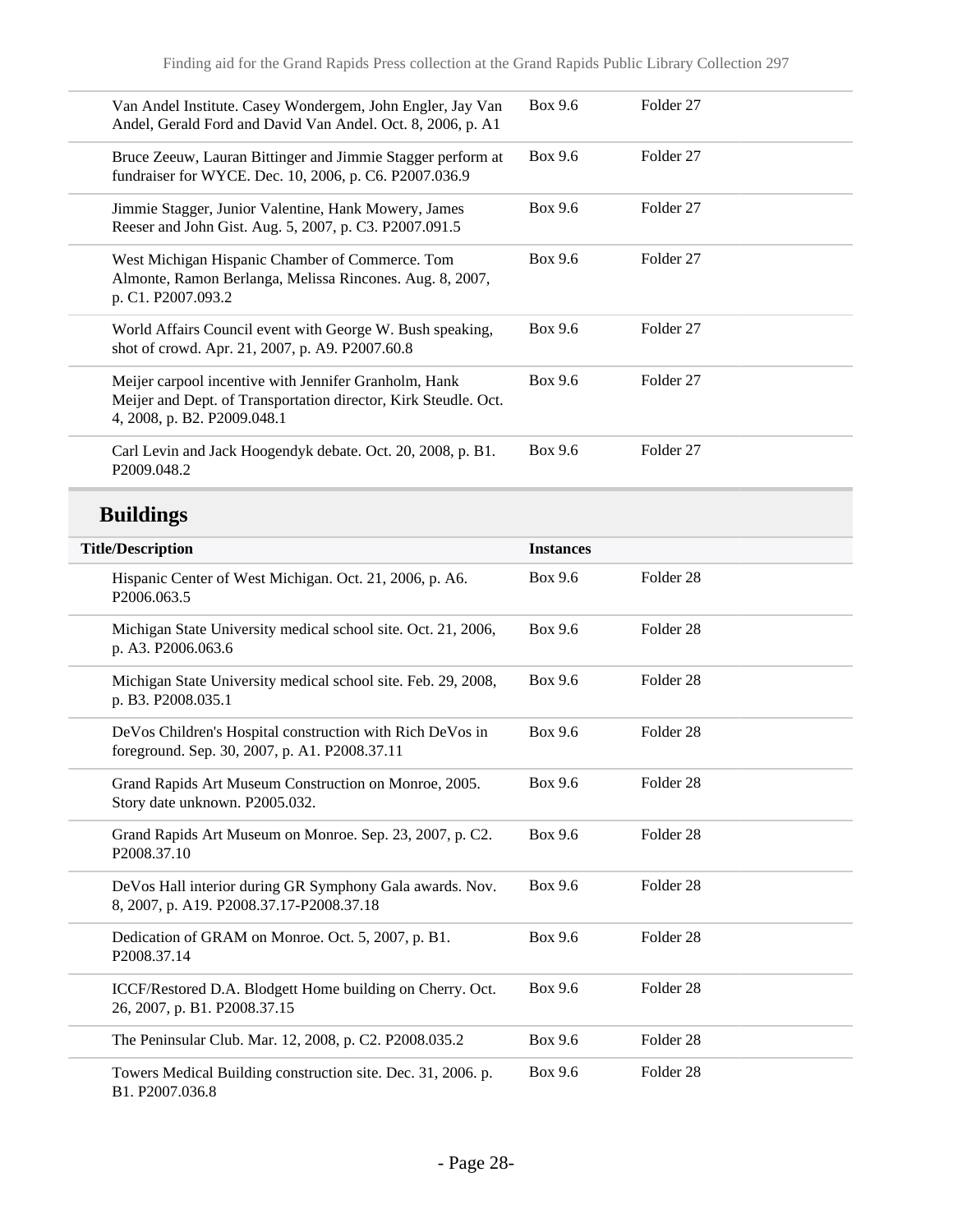| JW Marriott under construction. Jan. 11, 2007, p. C1.<br>P <sub>2007.036.12</sub>                                                            | Box 9.6 | Folder 28            |
|----------------------------------------------------------------------------------------------------------------------------------------------|---------|----------------------|
| JW Marriott hotel. Sep. 16, 2007, p. G1. P2008.37.8                                                                                          | Box 9.6 | Folder 28            |
| David Allen, director of Lighthouse Communities, stands<br>before Uptown Village at Diamond and Wealthy. Aug. 3,<br>2007, p. C1. P2007.091.2 | Box 9.6 | Folder 28            |
| Uptown Village at Diamond and Wealthy. Aug. 3, 2007, p.<br>C <sub>2</sub> . P <sub>2007.091.3</sub>                                          | Box 9.6 | Folder 28            |
| Helicopter crash at Spectrum Health Butterworth. May 30,<br>2008, p. A1. P2008.110.6                                                         | Box 9.6 | Folder <sub>28</sub> |
| Studio 28. Nov. 15, 2008, p. A2. P2009.048.12.                                                                                               | Box 9.6 | Folder 28            |
|                                                                                                                                              |         |                      |

## **Gerald Ford homes**

| <b>Title/Description</b>                           | <b>Instances</b> |                      |
|----------------------------------------------------|------------------|----------------------|
| Homes lived in by Gerald Ford. Jan. 3, 2007, p. A7 | Box 9.6          | Folder 28            |
| 630 Rosewood Ave. SE, P2007.033.3                  | Box 9.6          | Folder 28            |
| 330 Washington St. SE, P2007.033.4                 | Box 9.6          | Folder <sub>28</sub> |
| 1624 Sherman Street SE, P2007.033.5                | Box 9.6          | Folder 28            |
| 1011 Santa Cruz Dr. SE, P2007.033.6                | Box 9.6          | Folder <sub>28</sub> |
| 1960 Prospect Ave. SE, P2007.033.7                 | Box 9.6          | Folder 28            |
| 649 Union Ave. SE, P2007.035.1                     | Box 9.6          | Folder 28            |

## **Grand Rapids Views**

| <b>Title/Description</b>                                                                          | <b>Instances</b> |                      |
|---------------------------------------------------------------------------------------------------|------------------|----------------------|
| Sixth Street Bridge, Grand Crossings Labor Day Bridge Walk.<br>Sep. 1, 2007, p. A3. P2007.093.6   | Box 9.6          | Folder 28            |
| Pedestrian Bridge, Grand Crossings bridge walk. Sep. 4, 2007,<br>p. B1. P2007.093.8               | Box 9.6          | Folder 28            |
| Lower Monroe, ca. 1950. Heart and Soul (Grand Rapids:<br>Eerdmans, 2003) p. 138. P2007.093.10     | Box 9.6          | Folder <sub>28</sub> |
| Rosa Parks Circle ice rink. Dec. 28, 2007, p. B2. P2008.036.2                                     | Box 9.6          | Folder 28            |
| Unveiling of sculpture "Steel Water" near JW Marriott. Sep.<br>15, 2007, p. B1. P2008.37.7        | Box 9.6          | Folder 28            |
| Unveiling of Purple Heart Monument at Veterans Memorial<br>Park. Sep. 16, 2007, p. B1. P2008.37.9 | Box 9.6          | Folder 28            |
| Eastown Explosion scene. Feb. 29, 2008, p. B1. P2008.35.4                                         | Box 9.6          | Folder 28            |
| Eastown Explosion scene. Feb. 27, 2008, p. A6. P2008.35.6                                         | Box 9.6          | Folder <sub>28</sub> |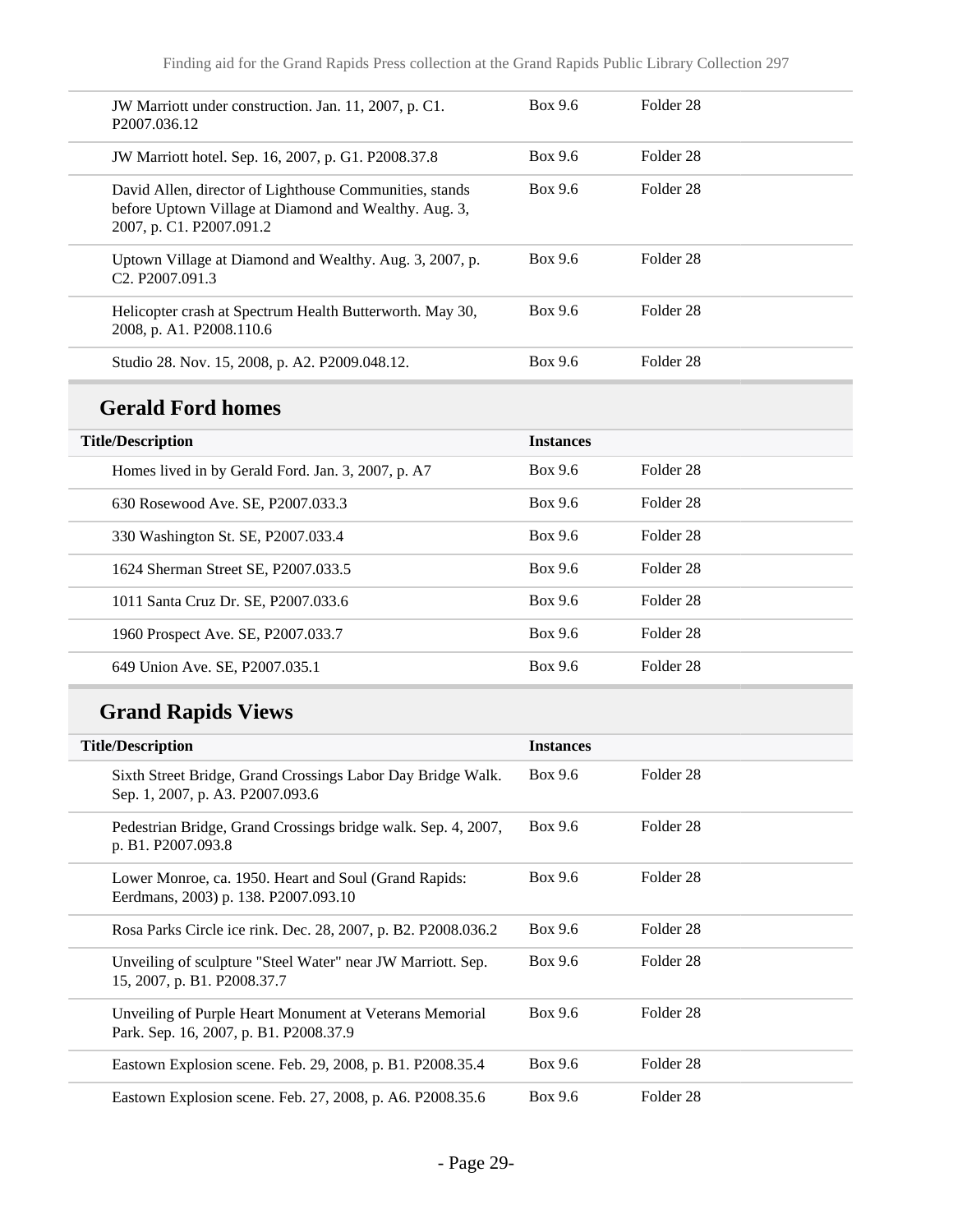| Eastown Explosion aerial scene. Feb. 27, 2008, p. A7.<br>P <sub>2008.35.7</sub>                                  | Box 9.6 | Folder 28            |  |
|------------------------------------------------------------------------------------------------------------------|---------|----------------------|--|
| Gerald Ford statue at Ford Museum. Oct. 26, 2008, p. B5.<br>P <sub>2009.048.8</sub>                              | Box 9.6 | Folder 28            |  |
| General Motors plant on 36th St. SW. Oct. 19, 2008, p. G1.<br>P2009.048.9 (exterior) and P2009.048.10 (interior) | Box 9.6 | Folder 28            |  |
| Santa in Jaycees Santa Parade. Nov. 23, 2008, p. B1.<br>P <sub>2009</sub> 048.11                                 | Box 9.6 | Folder <sub>28</sub> |  |

#### **^** [Return to Table of Contents](#page-1-0)

### <span id="page-29-0"></span>**Series IV. Negatives**

#### Processing Information: **Processing Information**

Series in process. Some items may not be arranged in their proper subseries. Boxes N3-N9 could not be found on shelf 9/28/2009 and are listed as still pending in database.

| <b>Title/Description</b>        | <b>Instances</b>   |
|---------------------------------|--------------------|
| 4x5 Negatives. 4x6              | Box N1             |
| 4x5 Negatives. 4x6              | Box N <sub>2</sub> |
| 4x5 Negatives. 4x6              | Box N3             |
| Accidents. 6x11x3 [SH15]        | Box N4             |
| Accidents. 6x11x3 [SH15]        | Box N5             |
| Accidents. 6x11x3 [SH15]        | Box N6             |
| Accidents. 6x11x3 [SH15]        | Box N7             |
| Calvin College. 6x11x3          | Box N8             |
| Calvin College. 6x11x3          | Box N9             |
| Camp O'Malley                   | Box N9             |
| Christmas. 6x11x3               | Box N10            |
| Christmas. 6x11x3               | Box N11            |
| Christmas. 6x11x3               | Box N12            |
| Circle Theater. 6x11x3          | Box N13            |
| Church. Fountain Street Church. | Box N13            |
| F                               |                    |

#### <span id="page-29-1"></span>**Title/Description Instances**

Circle Theater. 6x11x3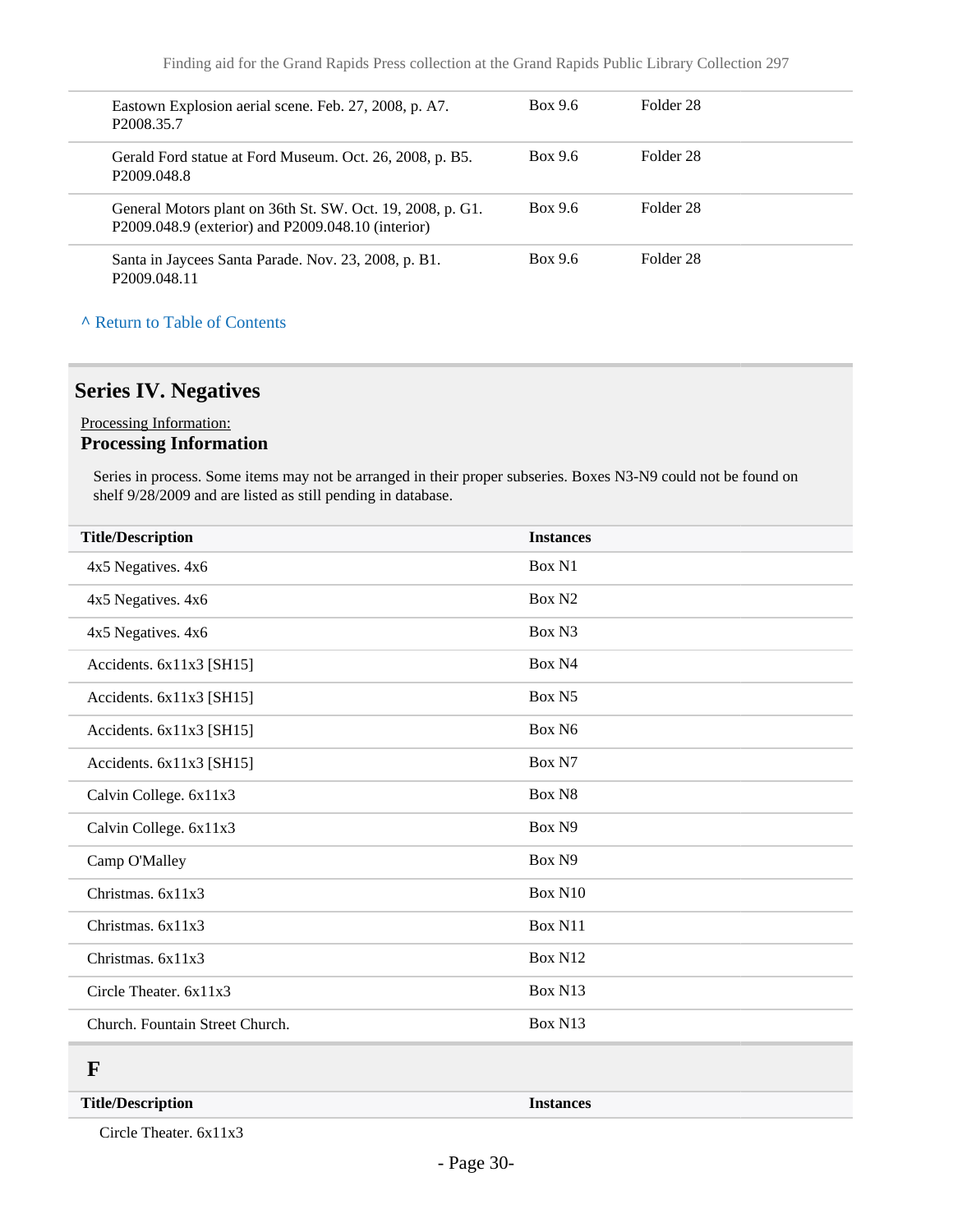|                                                     | Box N14 |
|-----------------------------------------------------|---------|
| Creston. Rockford. 6x11x3                           | Box N15 |
| Decorating Column. 6x11x3                           | Box N16 |
| Decorating Column. 6x11x3                           | Box N17 |
| Fashion. 6x11x3                                     | Box N18 |
| Fashion. 6x11x3                                     | Box N19 |
| Fashion. 6x11x3                                     | Box N20 |
| Fashion. 6x11x3                                     | Box N21 |
| Fashion. 6x11x3                                     | Box N22 |
| Fashion. 6x11x3                                     | Box N23 |
| Fashion. 6x11x3                                     | Box N24 |
| Fashion. 6x11x3                                     | Box N25 |
| Fashion. 6x11x3                                     | Box N26 |
| Festival-1970, '71, '72, '73, '74, '75, '76. 6x11x3 | Box N27 |
| Festival-1977, '78,'79. 6x11x3                      | Box N28 |
| Fire. 6x11x3                                        | Box N29 |
| Fire. 6x11x3                                        | Box N30 |
| Fire. 6x11x3                                        | Box N31 |
| Fire. 6x11x3                                        | Box N32 |
| Fire. 6x11x3                                        | Box N33 |
| Fire. 6x11x3                                        | Box N34 |
| Fire. 6x11x3                                        | Box N35 |
| Fire. 6x11x3                                        | Box N36 |
| Fire. 6x11x3                                        | Box N37 |
| Fire. 6x11x3                                        | Box N38 |
| Fire. 6x11x3                                        | Box N39 |

### <span id="page-30-0"></span>**G**

| <b>Title/Description</b>          | <b>Instances</b> |
|-----------------------------------|------------------|
| Graduation. 6x11x3 [SH17]         | Box N40          |
| Grand Rapids Press. 6x11x3 [SH17] | Box N41          |
| Press Salutes. $6x11x3$ [SH17]    | Box N42          |
| Salvation Army. 6x11x3            | Box N43          |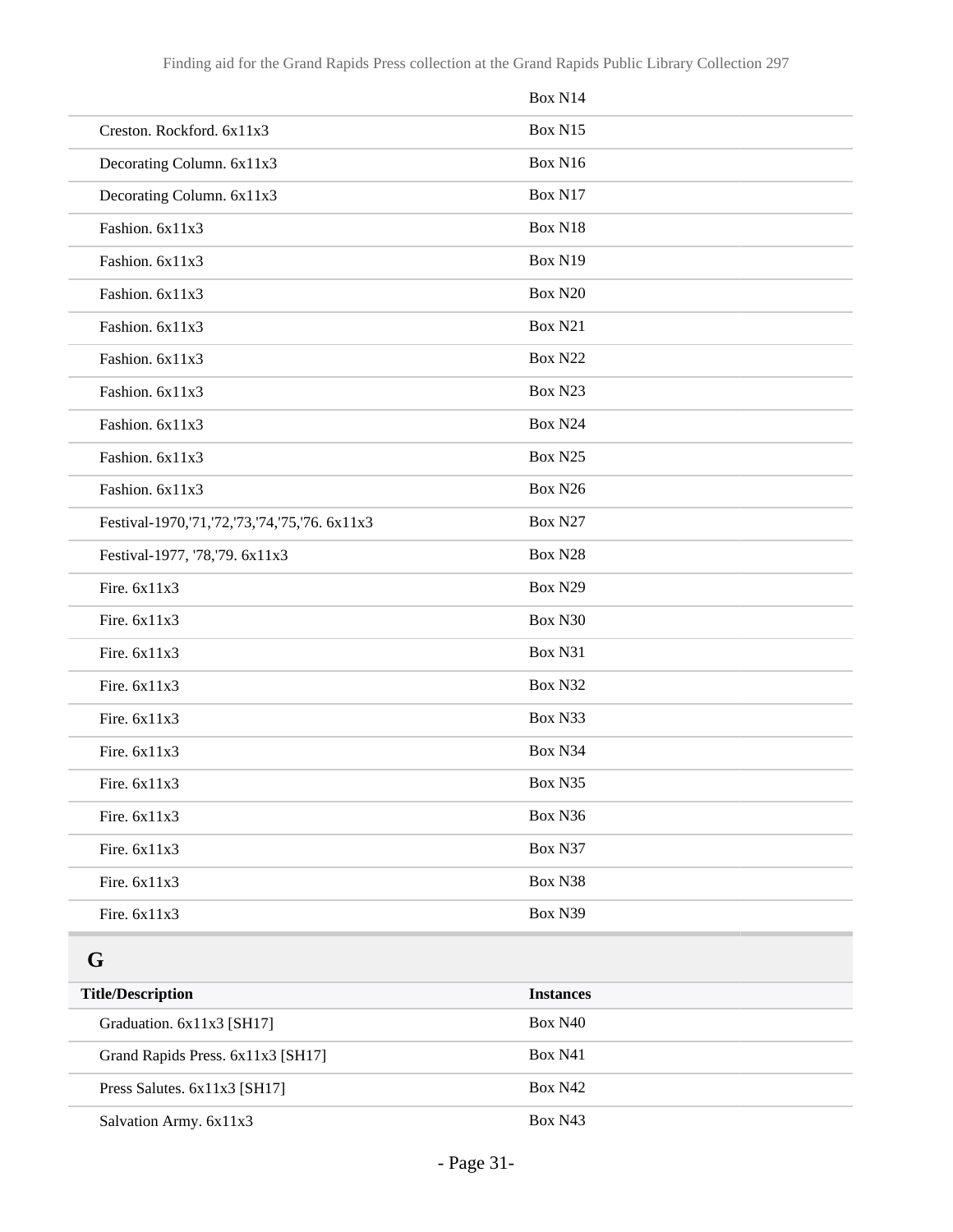<span id="page-31-0"></span>

| Steelcase                                  | Box N43          |  |
|--------------------------------------------|------------------|--|
| Steketee's                                 | Box N43          |  |
| S                                          |                  |  |
| <b>Title/Description</b>                   | <b>Instances</b> |  |
| Schools. 6x11x3                            | Box N44          |  |
| <b>Forest Hills</b>                        | Box N44          |  |
| Schools. 6x11x3                            | Box N45          |  |
| <b>Includes</b>                            |                  |  |
| <b>Includes</b>                            |                  |  |
| West Catholic & South Middle & High School |                  |  |
| Shootings. 6x11x3 [SH17]                   | Box N46          |  |
| Sparta. 6x11x3                             | Box N47          |  |
| Zeeland                                    | Box N47          |  |
| ${\bf P}$                                  |                  |  |
| <b>Title/Description</b>                   | <b>Instances</b> |  |
| Summerfest. 6x11x3                         | Box N48          |  |
| Sunday Magazine. [SH17]                    | Box N48          |  |
| Symphony. 6x11x3                           | Box N49          |  |
| United Fund. 6x11x3                        | Box N50          |  |
| <b>Urban Renewal</b>                       | Box N50          |  |
| "V" 6x11x3                                 | Box N51          |  |
| "Van" 6x11x3                               | Box N52          |  |
| "Van" 6x11x3                               | Box N53          |  |
| "W" 6x11x3                                 | Box N54          |  |
| "W" 6x11x3                                 | Box N55          |  |
| Weather. 6x11x3 [SH21]                     | Box N56          |  |

### <span id="page-31-1"></span>**Processing Information**

N56 could not be found on shelf 9/28/2009 and are still listed as pending in database.

Processing Information: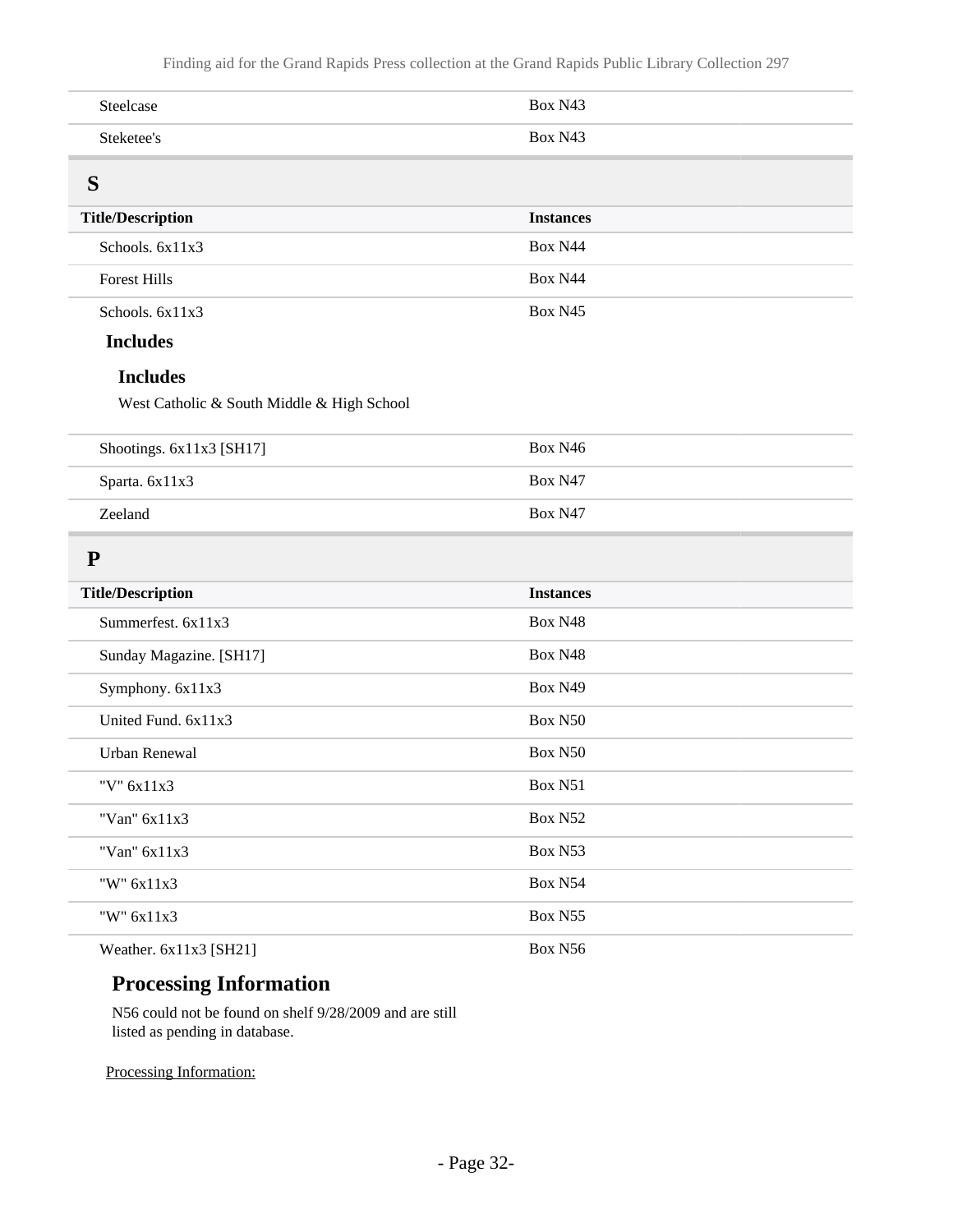Box N57

#### **Processing Information**

Weather. 6x11x3 [SH21]

N56 could not be found on shelf 9/28/2009 and are still listed as pending in database.

<span id="page-32-0"></span>

| <b>Processing Information</b><br>N57 could not be found on shelf 9/28/2009 and are still  |                  |
|-------------------------------------------------------------------------------------------|------------------|
| listed as pending in database.                                                            |                  |
| Processing Information:                                                                   |                  |
| <b>Processing Information</b>                                                             |                  |
| N57 could not be found on shelf 9/28/2009 and are still<br>listed as pending in database. |                  |
| Weather. 6x11x3 [SH21]                                                                    | Box N58          |
| <b>Processing Information</b>                                                             |                  |
| N58 could not be found on shelf 9/28/2009 and are still<br>listed as pending in database. |                  |
| Processing Information:<br><b>Processing Information</b>                                  |                  |
| N58 could not be found on shelf 9/28/2009 and are still<br>listed as pending in database. |                  |
| West Side. 6x11x3                                                                         | Box N59          |
| Walker                                                                                    | Box N59          |
| Winter Scenes. 6x11x3                                                                     | Box N60          |
| Santa Claus Girl's                                                                        | Box N60          |
| Wyoming. 6x11x3                                                                           | Box N61          |
| Wyoming. 6x11x3                                                                           | Box N62          |
| Wyoming. 6x11x3                                                                           | Box N63          |
| Young People's Civic Theater. 6x11x3                                                      | Box N64          |
| Stage 3                                                                                   | Box N64          |
| <b>Spectrum Theater</b>                                                                   | Box N64          |
| Youth. 6x11x3                                                                             | Box N65          |
| <b>Sports</b>                                                                             |                  |
| <b>Title/Description</b>                                                                  | <b>Instances</b> |
| Baseball. 6x11x3                                                                          | Box N66          |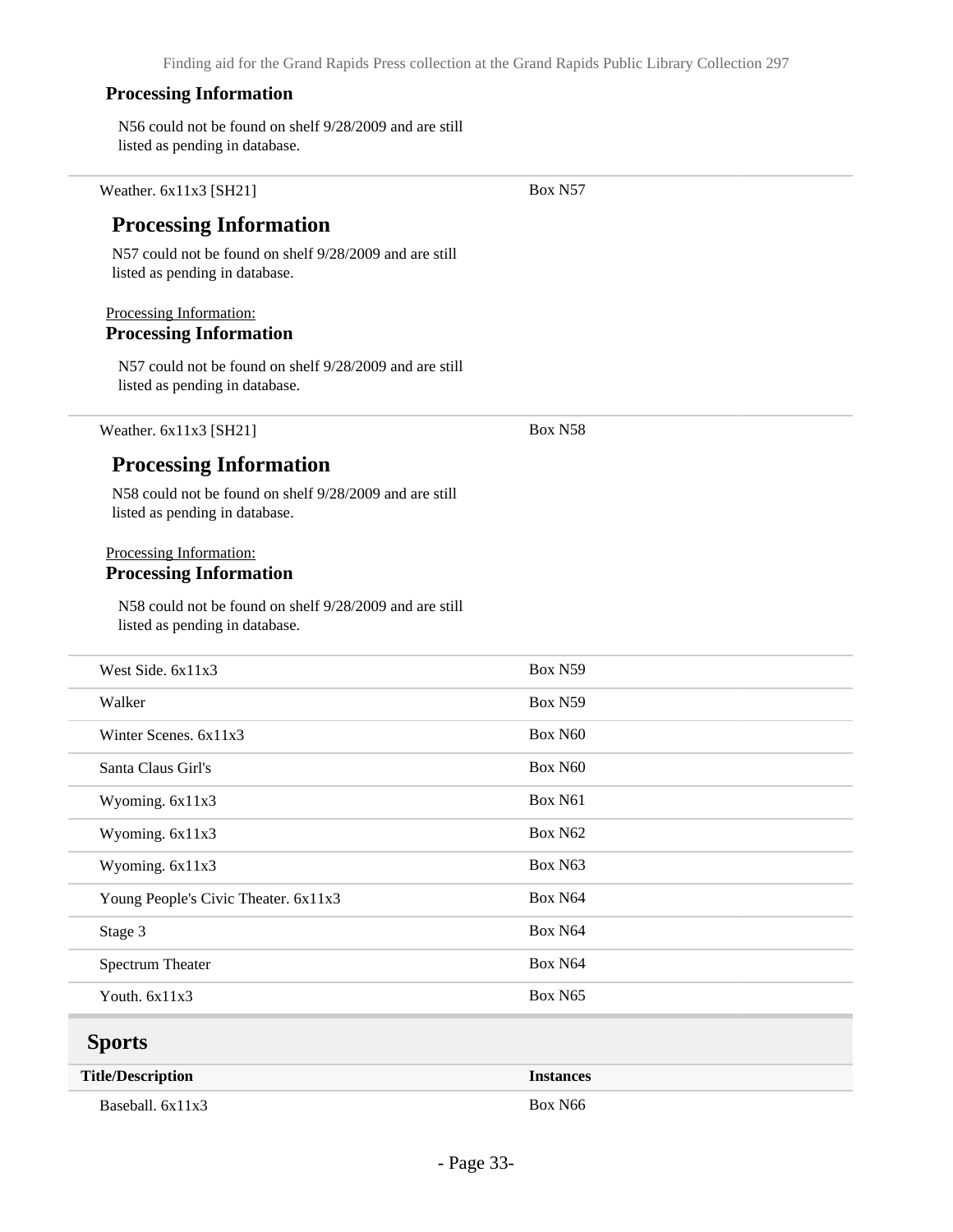Finding aid for the Grand Rapids Press collection at the Grand Rapids Public Library Collection 297

| Baseball, $6x11x3$ | Box N67             |
|--------------------|---------------------|
| Baseball, $6x11x3$ | Box N <sub>68</sub> |
| Baseball, $6x11x3$ | <b>Box N69</b>      |
| Baseball, $6x11x3$ | <b>Box N70</b>      |
| Baseball, $6x11x3$ | <b>Box N71</b>      |

**^** [Return to Table of Contents](#page-1-0)

## <span id="page-33-0"></span>**Series V. Clippings**

| <b>Title/Description</b>                                                                                                                                                                                                                                                               | <b>Instances</b>   |                   |
|----------------------------------------------------------------------------------------------------------------------------------------------------------------------------------------------------------------------------------------------------------------------------------------|--------------------|-------------------|
| Clippings Alger-Crime                                                                                                                                                                                                                                                                  | Box C1             | Folder 1-51       |
| Dixon, Sam-Government Study Committee                                                                                                                                                                                                                                                  | Box C <sub>2</sub> | Folder<br>52-105  |
| Hall of Free Enterprise-Lyons, Bill                                                                                                                                                                                                                                                    | Box C <sub>3</sub> | Folder<br>106-127 |
| Master Template & Tool Co.-Rock-A-By Baby Shop                                                                                                                                                                                                                                         | Box C <sub>4</sub> | Folder<br>128-170 |
| Salvation Army-Veteran Consul                                                                                                                                                                                                                                                          | Box C5             | Folder<br>171-221 |
| Wage Stabilization Board-West Side Power Canal                                                                                                                                                                                                                                         | Box C6             | Folder<br>222-259 |
| West Side Power Canal-Youth Commonwealth                                                                                                                                                                                                                                               | Box C7             | Folder<br>260-301 |
| Misc. Found. Gold Star Mothers. 3 packets unprocessed, found in<br>Vertical File and returned here                                                                                                                                                                                     | Box C8             |                   |
| Misc. Found. Grand Rapids Council on World Affairs. [World<br>Affairs Council of Western Michigan] 2 packets unprocessed<br>found in Vertical File and returned here 12/1/2004                                                                                                         | Box C8             |                   |
| Misc. Found. Color laser copy of a clipping of a photo by Paul<br>Crouse. Sept. 26, 1993, pg. E2. View looking North on the Grand<br>River with Fulton Street to the Eberhard Center left at about<br>the three bridge span from the bottom. This item previously at<br>$054 - 12 - 2$ | Box C8             |                   |
| Clippings or Proquest Prints for Purchased Photos.                                                                                                                                                                                                                                     | Box 8.5            |                   |
| <b>Arrangement</b>                                                                                                                                                                                                                                                                     |                    |                   |
| Amongod hy dogoda                                                                                                                                                                                                                                                                      |                    |                   |

Arranged by decade.

Related Materials: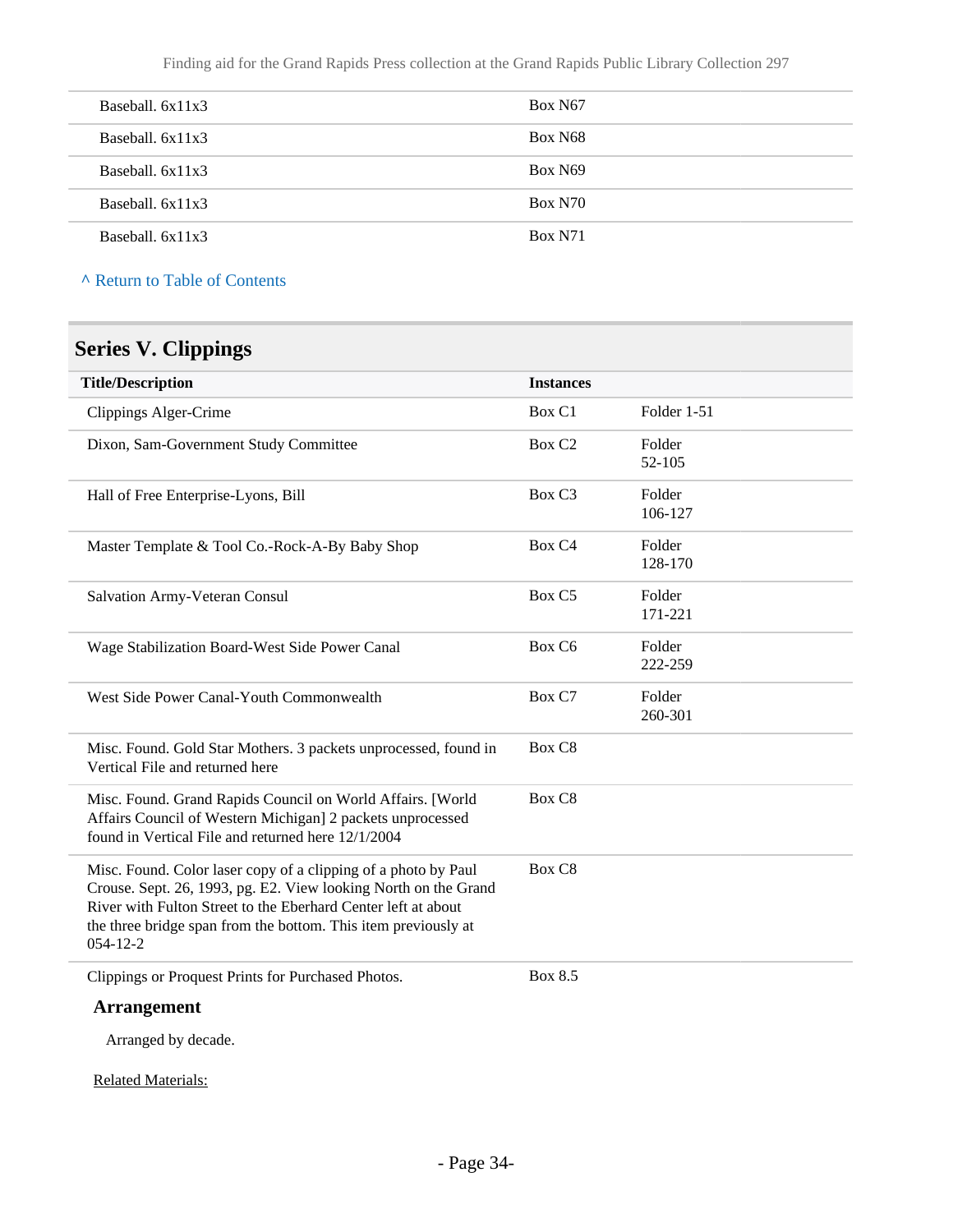#### **Related Materials**

See boxes 9.5 or 9.6 for the photographs purchased from the Grand Rapids Press, which are supposed to have been used in these articles. Other Grand Rapids Press articles should be given to the Archivist for placement in a vertical file or other types of location. Date of article should be labeled on the back of the photo or at least listed in the finding aid for the photo.

**^** [Return to Table of Contents](#page-1-0)

#### <span id="page-34-0"></span>**Series VI.Publications**

| <b>Title/Description</b>                                                                                                                | <b>Instances</b> |
|-----------------------------------------------------------------------------------------------------------------------------------------|------------------|
| "The Answer Book"                                                                                                                       |                  |
| <b>Related Materials:</b><br><b>Related Materials</b>                                                                                   |                  |
| For this publication, see Coll. 259, Box 9                                                                                              |                  |
| "Do You Know: an illustrated history of Michigan" / Story by<br>WillisAtwell; drawings by Collins. Booth Newspapers, 1937.              |                  |
| <b>Related Materials:</b><br><b>Related Materials</b>                                                                                   |                  |
| See Coll. 056 Kreigh Collins Collection. These were<br>published in the newspaper, and then combined in book<br>form.                   |                  |
| Vintage Grand Rapids : a kaleidoscope of photographs (A Grand<br>Rapids Press Book) v.1, 2006. 2006.110.1 / v.2, 2008. P2008.102        | Box 8            |
| Digital files of photos for  Vintage Grand Rapids : a<br>kaleidoscope of photographs (A Grand Rapids Press Book)<br>2008.033            | Box 8            |
| <b>General</b>                                                                                                                          |                  |
| $1 \text{ CD} + 1$ paper folder of thumbnails for 825 jpg graphic<br>files, for images in the book                                      |                  |
| "Men and Months with the Press Boys" Poetry by Roy K.<br>Moulton, 1888 Illustrations by Robert Rouja. Evening Press, 1908<br>[2017.081] | Box 8            |
| A Return to Table of Contents                                                                                                           |                  |

### <span id="page-34-1"></span>**Series VII. Miscellaneous**